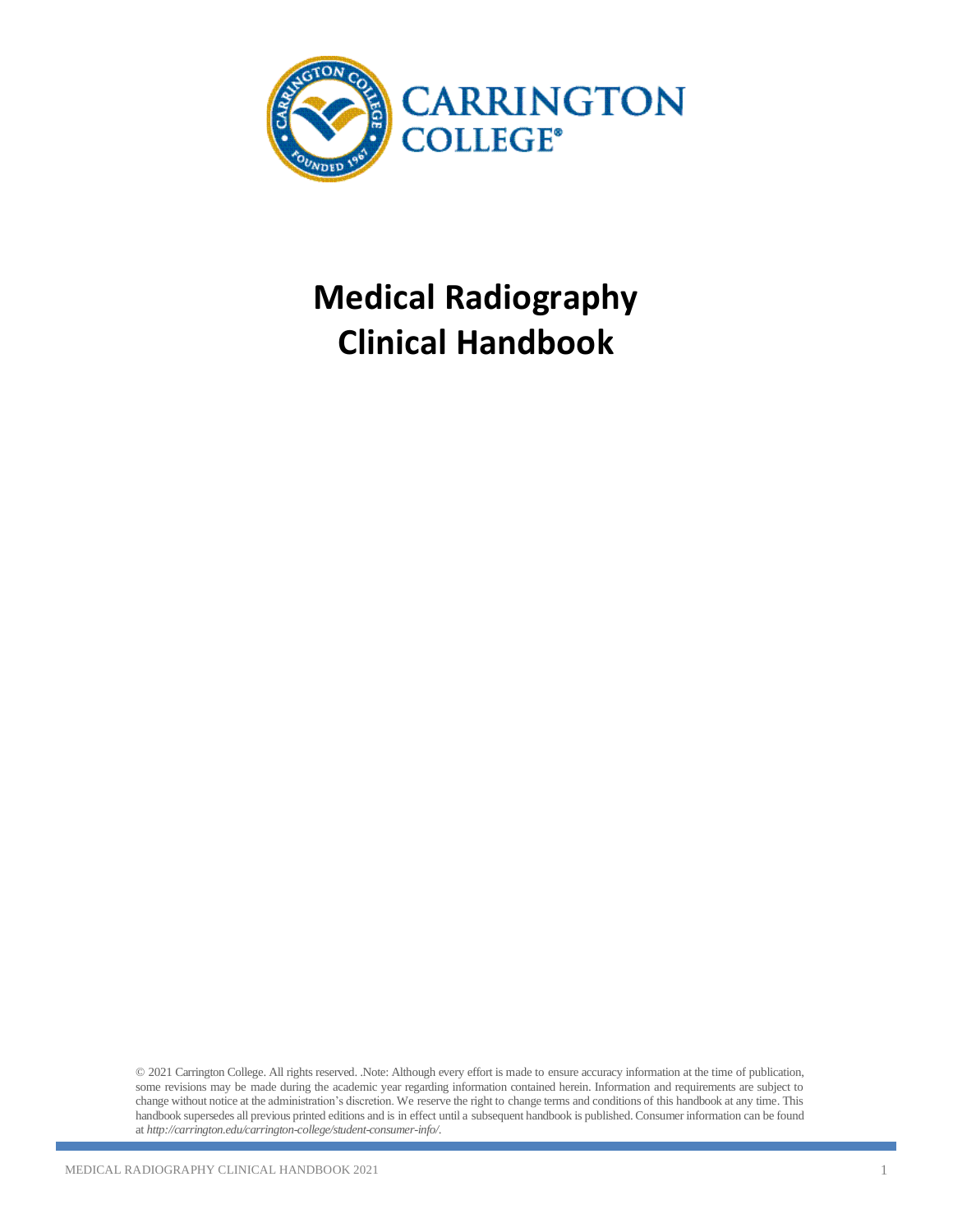# **Table of Contents**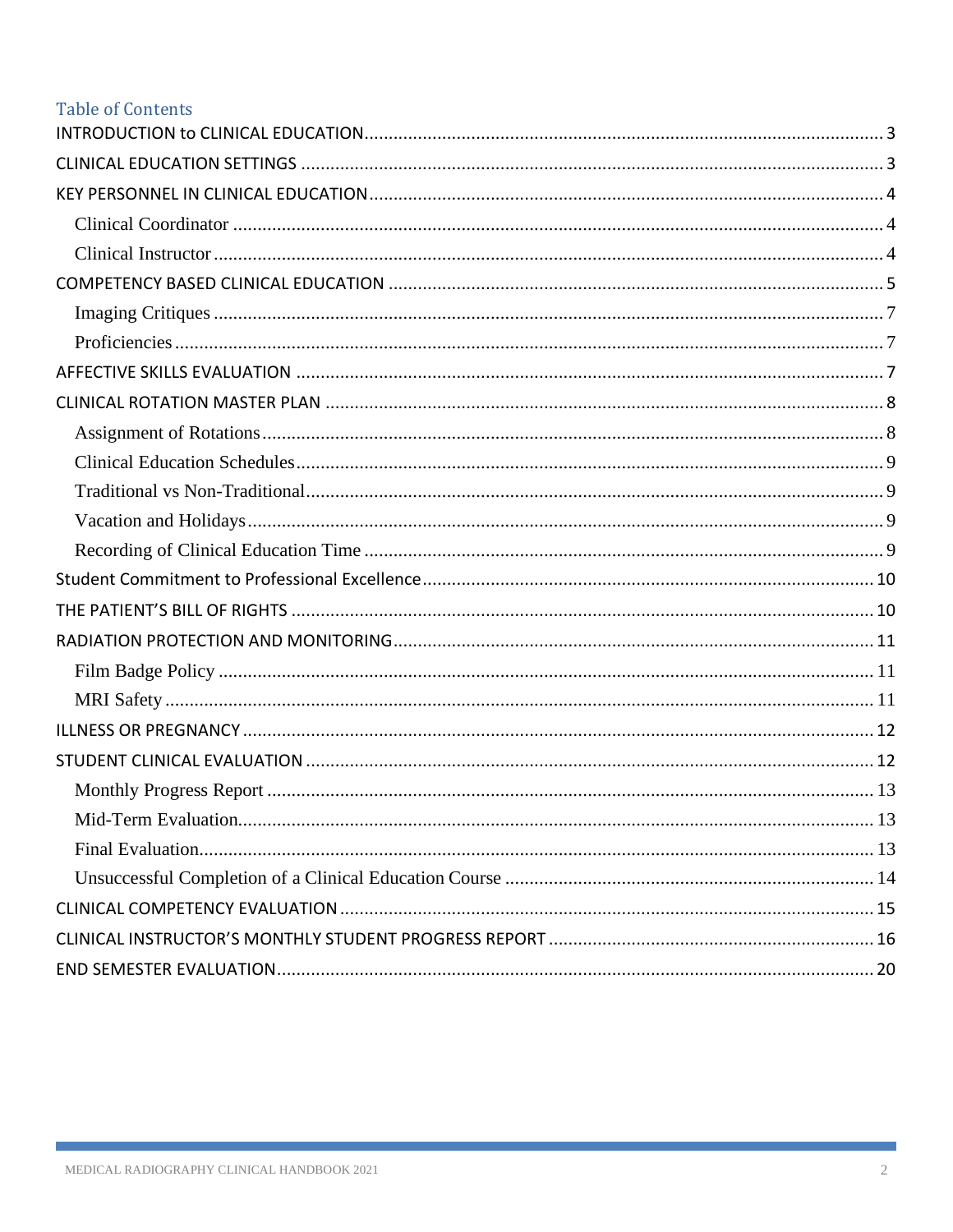#### <span id="page-2-0"></span>**INTRODUCTION to CLINICAL EDUCATION**

This handbook has been designed to serve as a guide for students, Clinical Instructors and Clinical Coordinators regarding the programs policies and procedures specific to the Medical Radiography clinical education courses as they work together to train and evaluate student progress toward the goal of becoming competent radiologic technologists. To ensure successful clinical education each student, Clinical Instructor and Clinical Coordinator participating in clinical education courses must have a full understanding of their respective roles and responsibilities and the foundational knowledge of competency-based system. It is the intent of the competency-based system to provide an objective and uniform method of evaluating the clinical performance of students.

The Medical Radiography standard plan of study follows a hierarchical progression from foundational to complex academic and clinical experiences with the primary goal of graduating an entry-level professional. Clinical education course work helps to integrate the cognitive, psychomotor and affective skills required of a radiologic technology professional. During clinical education, the cognitive, psychomotor and affective skills that students have acquired through classroom and laboratory study on campus is applied in actual medical settings, working with actual patients under the supervision of qualified professionals. Through this "real life hands-on" experience of performing the duties of a radiologic technologist, the student masters the cognitive, psychomotor and affective skills required by the profession.

The general model of clinical education has the student begin by observing and assisting a radiologic technologist in the execution of duties. As the student acquires experience, they move from passive observation to assisting the radiologic technologist in radiographic examinations. The rate at which the student progresses is dependent upon the ability of the student to comprehend and perform the various assigned tasks. As the student gains experience in the various examinations, the student progresses to the independent clinical performance stage. At this point, the student performs the examination under direct supervision of a radiologic technologist.

After demonstrating competence in performing a specific radiographic procedure while directly supervised by a radiologic technologist, the student may then be permitted to perform those procedures under indirect supervision. Indirect supervision means that the qualified radiologic technologist reviews, evaluates and approves the procedure as indicated above and is immediately available to assist the student regardless of the level of student achievement. "Immediately available" is interpreted as the presence of a qualified radiologic technologist adjacent to the room or location where a radiographic procedure is being performed. This availability applies to all areas where ionizing radiation equipment is in use.

## <span id="page-2-1"></span>**CLINICAL EDUCATION SETTINGS**

Carrington College currently maintains clinical affiliations with JRCERT affiliated hospitals and clinics in several states across the country. These affiliates serve as clinical education settings where students are assigned under the supervision of qualified professionals. Enrollment in the program signifies the student's agreement that he or she will attend clinical education at the settings randomly selected at the College for the hours and times assigned by the College. Clinical education settings affiliated with Carrington College's Medical Radiography program are subject to change.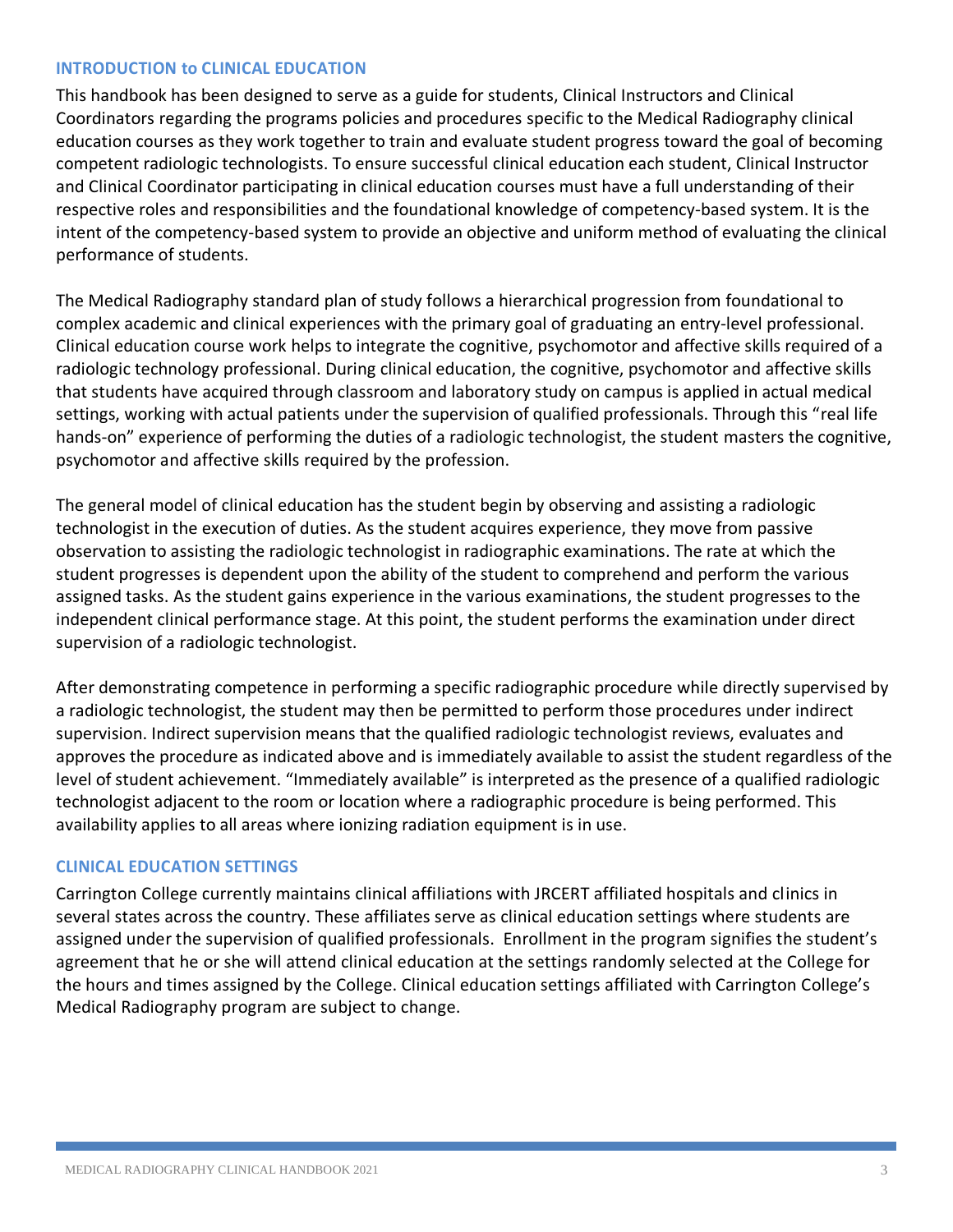#### <span id="page-3-0"></span>**KEY PERSONNEL IN CLINICAL EDUCATION**

#### <span id="page-3-1"></span>**Clinical Coordinator**

The Clinical Coordinator is a full-time faculty member of the Carrington College Medical Radiography program who has been approved by the Joint Review Committee on Education in Radiologic Technology (JRCERT) based on training and experience to perform as a Clinical Coordinator. The Clinical Coordinator is the College's instructor who is responsible for the training and evaluation of the student assigned to one of the clinical courses in the fourth, fifth or sixth semesters.

During the student's second semester, the students are assigned their clinical education settings. This program provides that every student shall be assigned to clinical education settings with the opportunity to achieve all required competencies within the forty-eight weeks that comprise the clinical education portion of theprogram.

Once the student has begun attending the clinical education setting, the Clinical Coordinator begins regular visits to the setting to observe, train and supervise the student. The Clinical Coordinator also meets with the Clinical Instructor to review the student's progress. The Clinical Coordinator may visit each student every semester but will adjust the schedule as necessary to assure that the student's progress is monitored appropriately, and clinical education is proceeding as expected. When "in person" visits are not possible, the Clinical Coordinator performs supervision and advisement with the student and Clinical Instructor by telephone or other acceptable means of communication.

The Clinical Coordinator receives periodic reports on the student's progress from the Clinical Instructor and combines this information with the Clinical Coordinator's own observations to provide the student with ongoing guidance and direction. At the semester mid-term, the Clinical Instructor summarizes student progress to that point. Significant issues where the student's progress in the cognitive, psychomotor, or affective skills are below expectations will result in a written notice of the area to be improved by the end of the semester for the student to pass the clinical course. This information will be compiled by the Clinical Coordinator and presented to the student for improvement, ifnecessary.

At the end of the semester, the Clinical Coordinator evaluates the student's progress and assigns a grade for the course. Other duties of the Clinical Coordinator include but are not limited to:

- Receiving and verifying student attendance and reporting it to the Registrar on a timely basis,
- Problem solving student and site issues to assure that program mission and goals are met,
- Evaluating each clinical education setting against program objectives and accreditation criteria,
- Evaluating each Clinical Instructor according to program objectives and accreditation criteria,
- Participating in staff meetings and other activities designed to evaluate program effectiveness and to assure coordination of didactic education and clinical education.

#### <span id="page-3-2"></span>**Clinical Instructor**

The Clinical Instructor is a professional radiologic technologist employed in a clinical education setting who has been approved by the JRCERT based on training and experience to perform the duties of a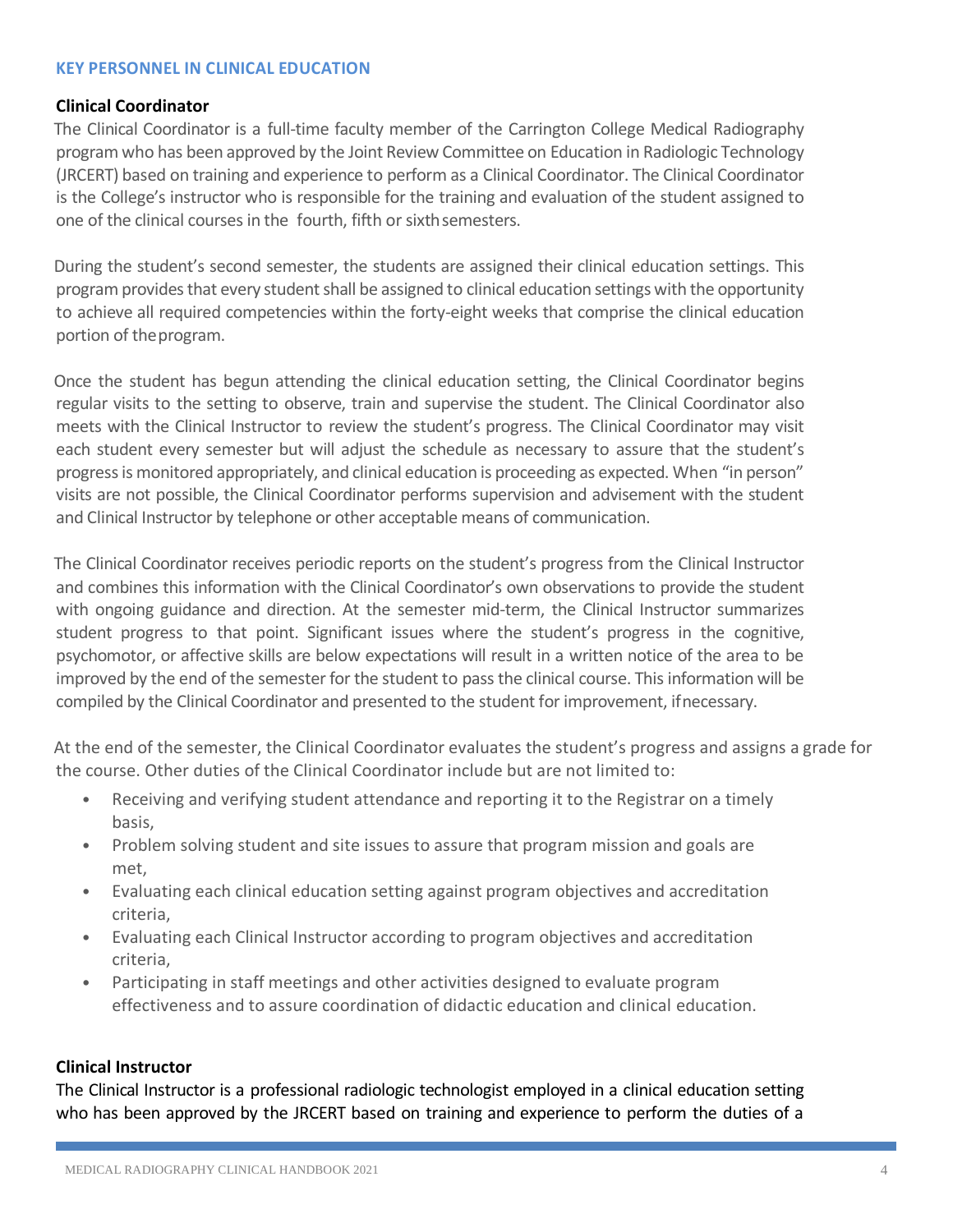Clinical Instructor. The Clinical Instructor is the student's direct supervisor while the student is at the clinical site.

The Clinical Instructor provides training and student performance evaluations of assigned tasks and responsibilities at the clinical site. The Clinical Instructor, as necessary, provides the Clinical Coordinator updates on the student's cognitive, psychomotor, and affective skill evaluations by phone or email. These combined with the Clinical Instructor written evaluations are used by the Clinical Coordinator to determine if the student is progressing toward the goal of becoming an entry-level radiologic technologist.

It is the Clinical Instructors responsibility to verify the accuracy of the student's weekly time sheet by providing a signature. Time for lunch or other significant breaks away from the department must be removed from the timesheet. It is the Clinical Instructors responsibility to document any significant incidents involving the student so that the College may respond appropriately, particularly where the student's conduct raises disciplinary questions or questions the student's ability to continue in the clinical setting or in the profession.

Finally, it is the expectation of the Medical Radiography program that the Clinical Instructor participates in meetings with the Clinical Coordinator to provide feedback on the programs clinical education of the students to ensure alignment to the program's mission, goals, policies, and procedures.

## <span id="page-4-0"></span>**COMPETENCY BASED CLINICAL EDUCATION**

Clinical education involves three phases: observation, assistance, and performance. The intent of competencybased education is to provide an objective and uniform method of evaluating the clinical performance of students in the program.

In the initial phase of clinical education, the goal is for the student to learn through observation of radiographic technologists in the execution of their duties with actual patients at the clinical site. During this phase the Clinical Coordinator, Clinical Instructor, or other radiologic technologists direct the student observing to specific steps and critical procedures to facilitate the student's learning. It is the expectation that the student progresses to a more active mode of assisting the radiologic technologist. The rate at which the student progresses from observer to assistant depends on the specific procedure involved and the ability of the student to comprehend and assimilate the necessary skills.

As the student gains experience in each of the various procedures, it is the expectation that the student progresses to the independent clinical performance stage. At this point, the student should be performing the examination under the direct supervision of a radiologic technologist. The student is responsible for ensuring that proper supervision is provided for every exam they perform.

"Direct Supervision" means that the qualified practitioner:

- Reviews the request for the examination in relation to the student's achievement.
- Evaluates the condition of the patient in relation to the student's achievement.
- Is present while conducting the examination, and
- Reviews and approves the radiographs.

It is critical that all clinical students understand the requirements of Direct Supervision and that they ensure that they do not perform any procedures prior to establishing competency in that specific procedure without having a qualified radiologic technologist present and observing. Failure to observe this requirement is very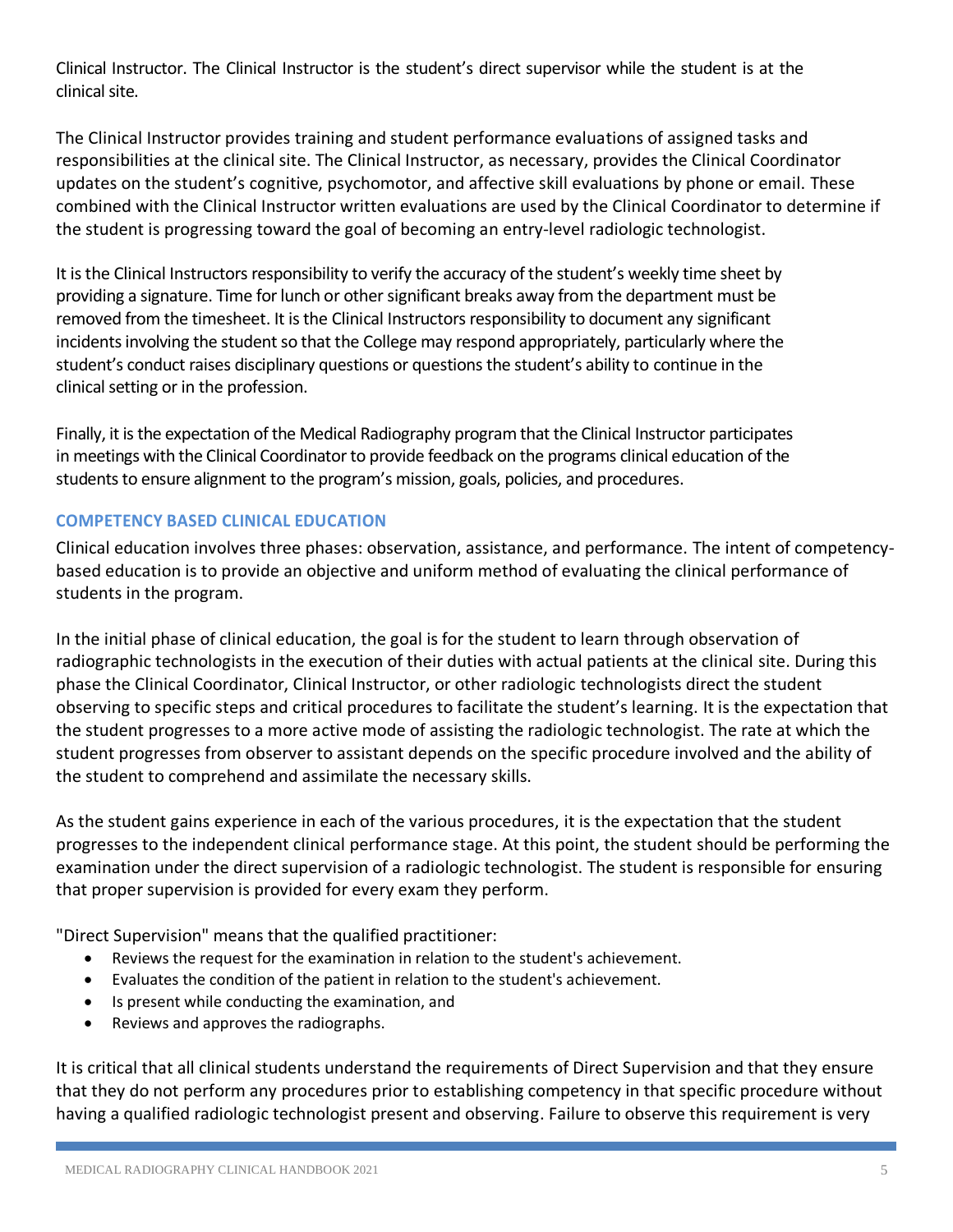## serious and will result in disciplinary action!

When the student feels confident that he or she has mastered a specific procedure, it is expected that the student asks a qualified radiologic technologist to evaluate them performing the procedure utilizing the skill competency evaluation form. Ordinarily the student will ask the Clinical Instructor or Clinical Coordinator for this evaluation. If the evaluator, deems that the student has demonstrated the required professional competence in the procedure, the evaluator should "sign off" on that competency. After a skill competency has been 'signed off', the student may then be permitted to perform the procedure under indirect supervision of a radiologic technologist. The student is responsible for ensuring that the proper level of supervision is provided for every exam they perform.

"Indirect Supervision" means that the qualified practitioner

- Reviews, evaluates, and approves the procedure as indicated above.
- Is immediately available to assist the student regardless of the level of student achievement. "Immediately available" is interpreted as the presence of a qualified radiologic technologist adjacent to the room or location where a radiographic procedure is being performed. This availability applies to all areas where ionizing radiation equipment is in use.

It is critical that all clinical students understand the requirements for Indirect Supervision and that they always ensure that they do not perform any procedure after establishing competency in that specific procedure without having a qualified radiologic technologist immediately available!

"Repeat Examinations" are any exposures that must be re-made for any reason. All repeat examinations must be made under Direct Supervision. This is true notwithstanding that the student has already been checked off as competent in the procedure and notwithstanding the reason the repeat is necessary.

According to the JRCERT's "Standards for an Accredited Educational Program in the Radiologic Sciences", 2021 edition, the supervising radiological technologist MUST be present in the radiographic room if any repeat exposures are made. It is critical that all clinical students understand and observe this requirement! Failure to observe this requirement is very serious and will result in disciplinary action.

During the student's clinical education, their competency performance is evaluated primarily by the Clinical Instructors on an on-going basis. The student is evaluated on the specific radiographic examinations as outlined in this handbook. In addition, the Clinical Instructor is expected to provide the Clinical Coordinator with ongoing feedback on the student's progress in demonstrating necessary affective skills, as previously determined.

A student must continue to attempt each specific procedure until that procedure is mastered. The number of attempts before mastery does not affect the clinical grade. In anything, students who take the initiative to perform as many exams as possible before and after attaining competency are likely to develop their skills more fully and achieve a higher grade. No more than one competency will be granted for the same procedure. For example, a portable wrist will not count as a wrist and a portable orthopedic.

Students are responsible for arranging for a qualified evaluator to be present during the competency. Clinical instructors, registered staff radiologic technologists or college faculty may do the observation and evaluation of the student's procedural skills during the competency. Competencies may be rejected by the Clinical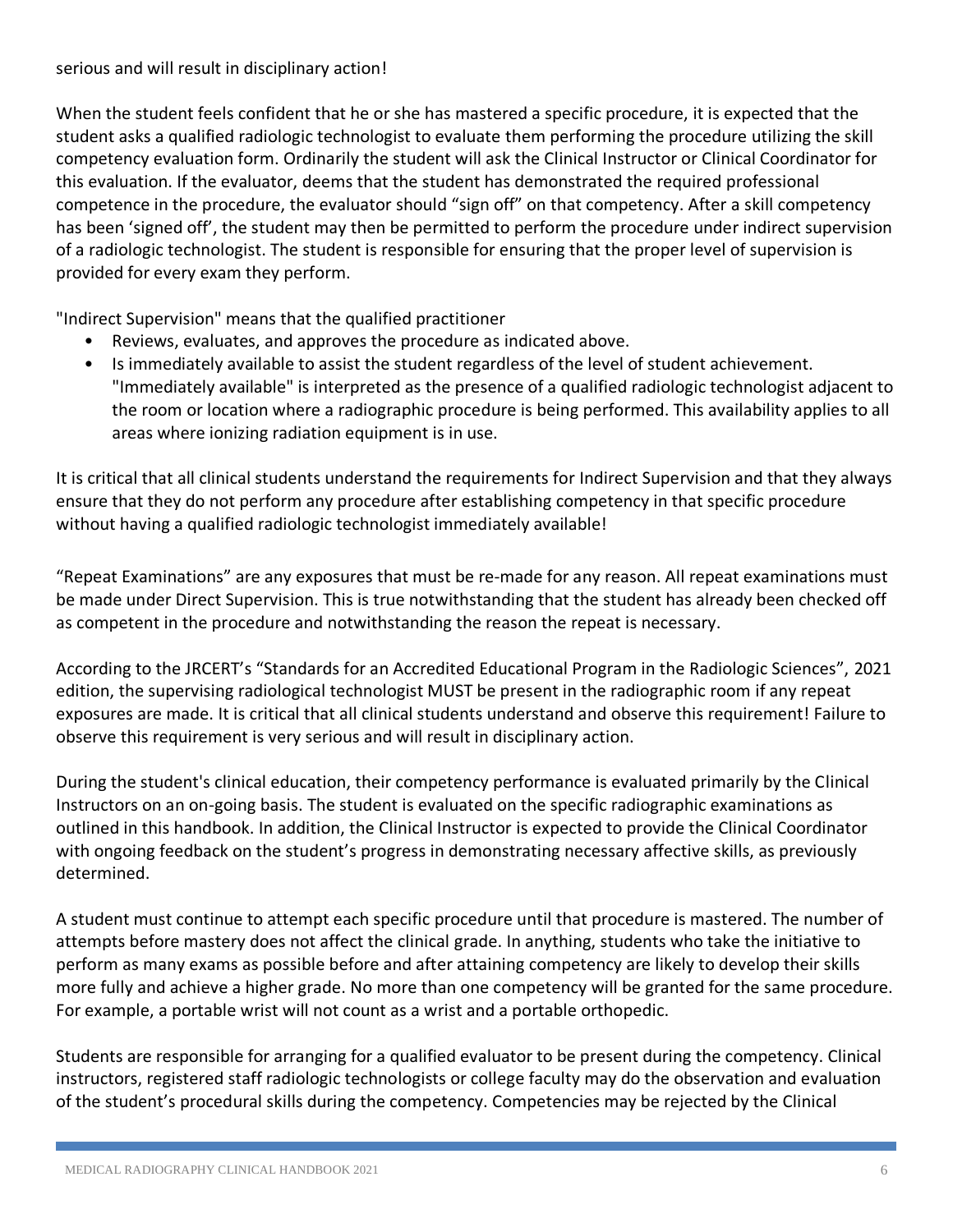Coordinator if deemed necessary due to failure of evaluators to note errors during the competency (gross positioning errors, wrong markers, etc.).

## <span id="page-6-0"></span>**Imaging Critiques**

Image critiques must be completed for all competencies and must be completed with the actual radiographs image produced for the original competency. The only exception is when there is documented proof by the Clinical Instructor of missing images. In this case, students may substitute images from the same procedure on another patient for the image critique portion of the competency. Image critiques must be reviewed within one month of the performance of the examination.

All portions of the procedure must be critiqued even though they are not part of the required competency projections or positions. Image critiques may be filled out during clinical time only with permission of the Clinical Instructor. When the caseload is heavy, students are expected to be actively involved in performing or assisting with radiographic procedures.

## <span id="page-6-1"></span>**Proficiencies**

A student must first be competent in a procedure before proficiency may be obtained. Proficiencies are designed to encourage students to strive for continued improvement in radiographic skills even though competency has already been achieved. Proficiency is not required for a specific procedure, but rather is required for a group of procedures. For example, there may be two proficiencies required for the axial skeleton in each semester.

The Clinical Coordinator or Clinical Instructor may challenge any competency at any time and require the student to demonstrate mastery of the procedure. If the student fails to demonstrate competency on a challenged competency, then the Clinical Coordinator will remove that competency from the student's list of accomplished competencies until competency is reestablished in a subsequent procedure.

## <span id="page-6-2"></span>**AFFECTIVE SKILLS EVALUATION**

The competency-based evaluation described above primarily focuses on the student's development of the cognitive and psychomotor skills required of radiographic technologists. The third critical area of student development centers around the professional behaviors or affective skills required of radiographic technologists. Carrington College evaluates the following affective skills throughout the student's education.:

- Attendance being at work for hours scheduled
- Responsible accountable for one's actions
- Respectful to others patients, peers, supervisors
- Communicates clearly and appropriately receptive and expressive skills
- Takes initiative  $-$  self-starter who pitches in
- Cooperation team player works well with others
- Follows direction listens and carries out supervisor orders
- Seeks supervision where appropriate
- Professionalism adheres to the policies and procedures of the profession
- Positive attitude expects and seeks good outcomes

The Clinical Coordinator, through personal observation and reports from the Clinical Instructor and other professionals at the clinical site, evaluates each student as either "satisfactory" or "unsatisfactory" at the midpoint and the end of each semester. Unsatisfactory ratings at the mid-point result in a written warning to the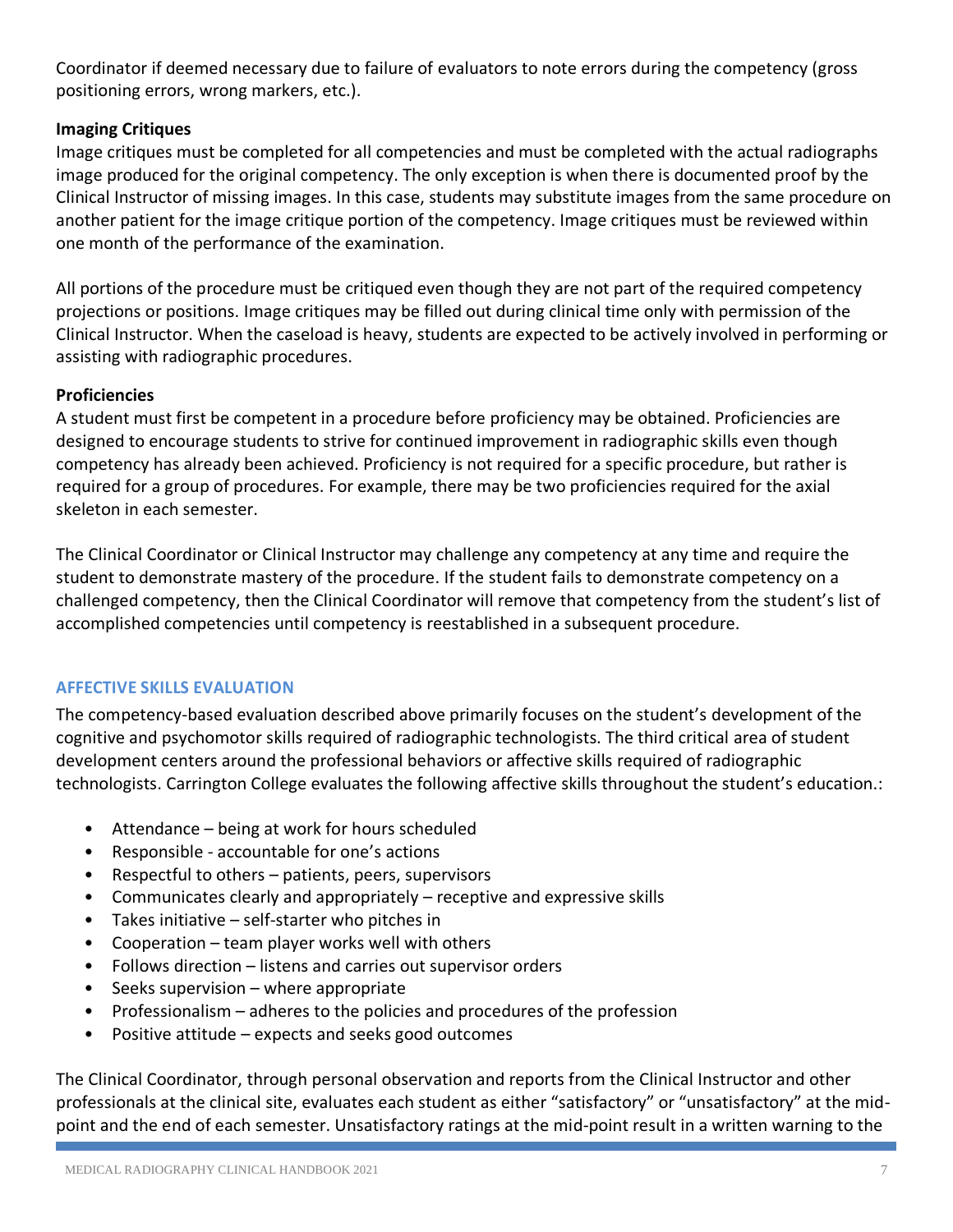student including the deficiencies that must be corrected. Unsatisfactory ratings at the end of a semester result in the student failing the semester.

## <span id="page-7-0"></span>**CLINICAL ROTATION MASTER PLAN**

There are three 16-week clinical education courses in the Medical Radiography program:

- Clinical Education I (RAD 209) is a 640-hour course in the fourth semester. Students are assigned a clinical site determined 40 hour per week schedule.
- Clinical Education II (RAD 253) is a 640-hour course in the fourth semester. Students are assigned a clinical site determined 40 hour per week schedule.
- Clinical Education III (RAD 283) is a 520-hour course in the fourth semester. Students are assigned a clinical site determined 32.5 hour per week schedule.

## <span id="page-7-1"></span>**Assignment of Rotations**

The Clinical Coordinator is responsible for determining the clinical assignments for each student. Clinical sites are chosen in the Medical Radiography program to meet the student's need for a comprehensive education and to meet the mission and goals of the program, and ensure the appropriate opportunities are provided to all Medical Radiography students to allow them to achieve entry level competency. To provide the variety, depth, and breadth expected for clinical experiences, students will typically be placed at two different sites per clinical education course, based on clinical site availability. This procedure is designed to increase learning experiences by exposing the student to a wide variety of administrative styles, diagnostic procedures, and imaging equipment. Exceptions to this policy are made when the circumstances ensure a well-rounded and complete education. Students are assigned to a site as a learning experience and are not to be considered or utilized as support staff at any time. Students are encouraged to report to their Clinical Coordinator any actual or perceived violations of this policy.

As a part of the clinical placement process the Clinical Coordinator will consider several factors including clinical site availability, geographic location of students, and student skill level. Clinical site availability can vary throughout each academic year. For geographic location, the Clinical Coordinator will take into consideration the distances students will have to travel, as able, based on clinical site availability. For Clinical Education II and Clinical Education III, students are advanced to medical and hospital-type settings to further their advance their skills and allow for exposure to more diverse patient populations. This also allows students the ability to complete the required competencies.

Student preferences for assignment to specific clinical education settings or to specific locations or locales may be considered by the Clinical Coordinator in making clinical assignments. However, the College makes no guarantee that a student will be able to attend a preferred clinical site for the duration of the clinical education course. The patient population, frequency performed procedures and load at each clinical site can vary. Consequently, not every clinical site can provide the student with sufficient experience to achieve all competencies. Therefore, the Clinical Coordinator will monitor each student's competency achievement and assure that each student is assigned to the appropriate clinical sites that together will give the student the opportunity to achieve all needed competencies.

The Clinical Coordinator will track the student placements for each clinical education course utilizing a clinical education tracking document. The Clinical Coordinator makes the final determination for all student placements.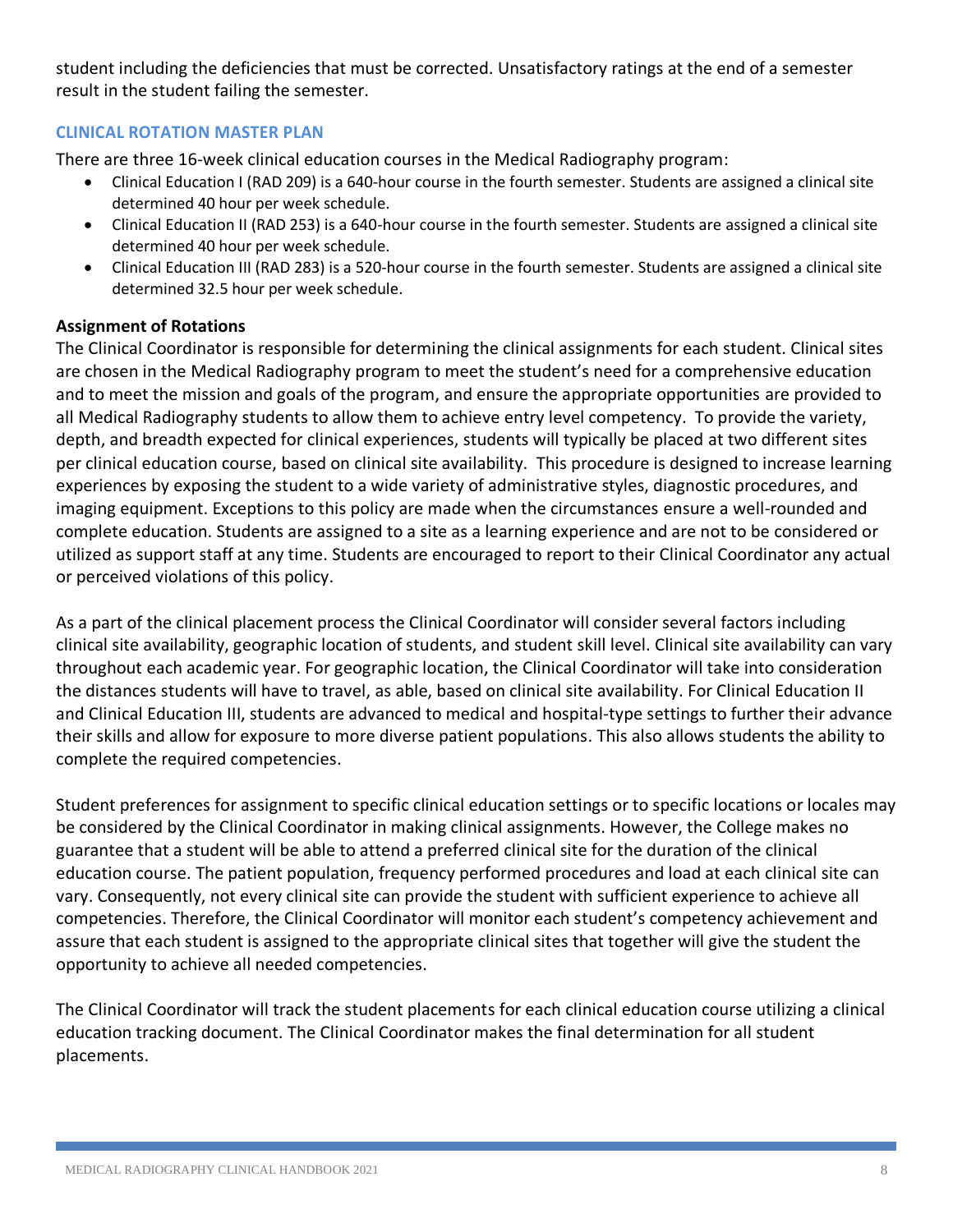## <span id="page-8-0"></span>**Clinical Education Schedules**

The Clinical Instructor and site determine the students schedule and daily assignments. The schedule and daily assignments should be determined to best meet the educational needs of the student and clinical education course learning outcomes. The weekly schedules need to be approved in advance by the Clinical Coordinator in collaboration with the Clinical Instructor. This schedule needs to include the starting and ending times for each day of the week and must not total more than 40 hours per week. Students may be assigned day or evening shifts. Some assignments may include weekend hours. Students should be allowed the same time for breaks as the clinical site radiologic technologists. Lunch breaks taken away from the workstation cannot be counted as hours of attendance in clinical education courses. For example, a day that begins at 7:30 AM and ends at 4:00 PM with a half hour lunch break is an 8-hour day, not an 8.5-hour day for attendance purposes.

The Clinical Coordinator and the Clinical Instructor must approve any deviation from the approved schedule in advance. This includes any change in start or end times or days of the week, and any temporary changes such as volunteer hours. Clinical schedules will NOT be changed to accommodate student work schedules or other personal situations. Students will only be credited with the actual hours of attendance that are pre-approved. If a student attends hours that are not pre-approved, those hours will not count towards clinical attendance. Students can volunteer to attend more than 40 hours in a week, but the decision solely rests on the student. Volunteer hours more than 40 hours will not count towards clinical attendance for that week. The Clinical Instructor or Clinical Coordinator will make every effort to give students advance notice of schedule changes as needed.

## <span id="page-8-1"></span>**Traditional vs Non-Traditional**

Traditional assignments have been defined by JRCERT as any scheduled clinical hours between **5:00 AM and 7:00 PM** Monday through Friday. Hours outside this parameter are considered non-traditional assignments and must be supported by the school and clinical site for the learning and experiential benefit of the student. JRCERT states that evening and weekend assignments should occur only after students have acquired the knowledge to benefit from them. As such, students in Clinical Education I will not receive non-traditional assignments.

Based upon the eight criteria for evening and weekend non-traditional assignments declared by JRCERT, the school will ensure that, of the required 1800 clinical hours, non-traditional assignments scheduled over the 12 month clinical education course cycle will be at least a cumulative of **5% (90 hours**). Documentation of nontraditional assignments hours will be recorded by the student in a separate section of the time sheet. In no case will the evening and/or weekend hours exceed the maximum allowable by JRCERT, **25%** of the total clinical hours scheduled.

## <span id="page-8-2"></span>**Vacation and Holidays**

Vacations during clinical courses are not allowed. Students many not attend clinical rotations during schoolobserved holidays. Students may not be assigned to clinical settings on holidays that are observed by the sponsoring institution.

## <span id="page-8-3"></span>**Recording of Clinical Education Time**

All students are required to be present in their assigned areas for clinical education during the hours established and approved by the Clinical Coordinator and Clinical Instructor. Students may not leave the radiology department or clinical education setting without notifying the Clinical Instructor or the Clinical Instructor's designee.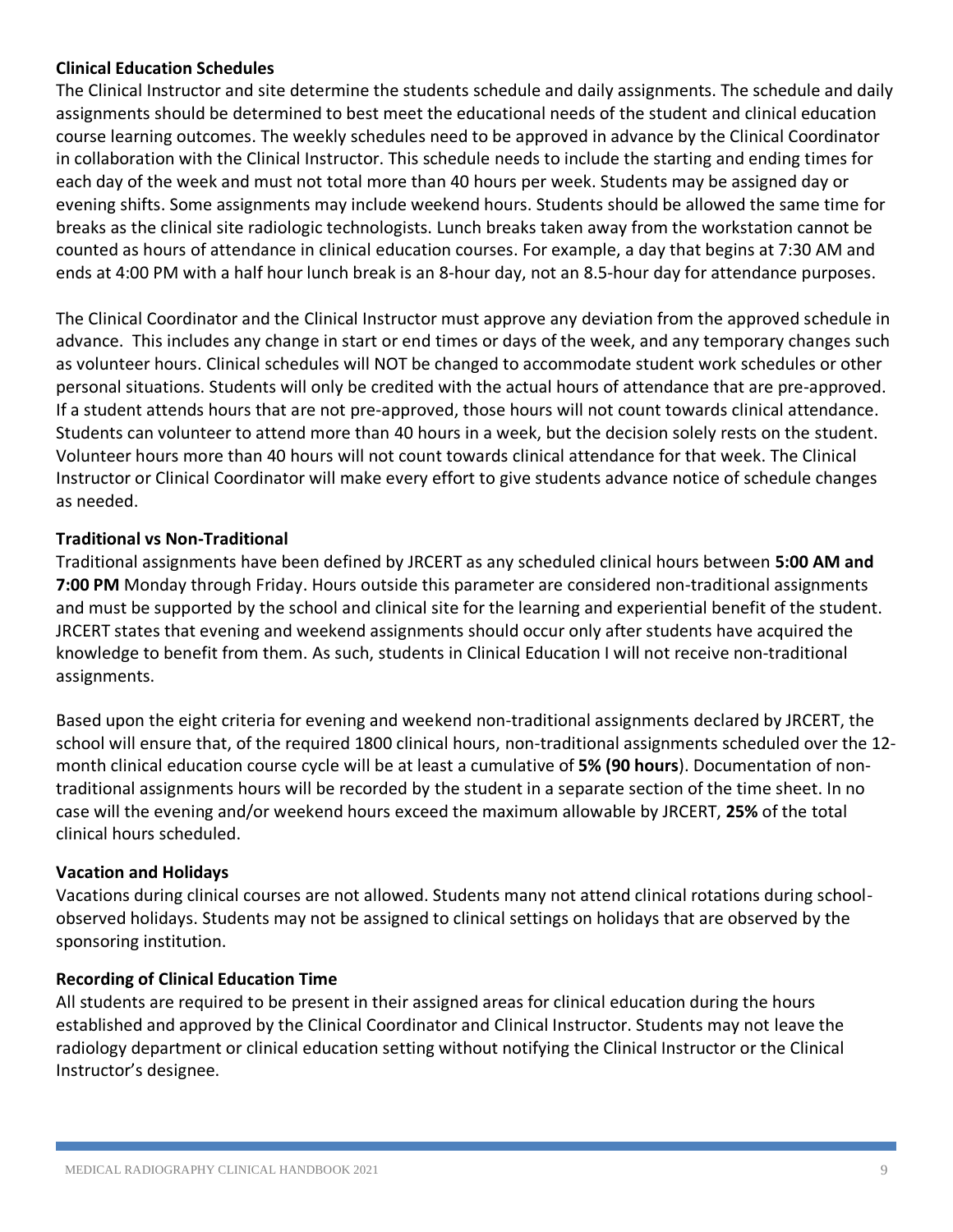The student must accurately record time of arrival and departure and total hours of attendance on a time sheet provided by the Clinical Coordinator. The student and Clinical Instructor must sign this timesheet verifying the hours. The student is responsible for the accuracy and thoroughness of the timesheet. The student is responsible for submitting the timesheet into Canvas weekly by the posted due date. Timesheets that are not accurately completed will be returned to the student to complete correctly before hours will be recorded towards attendance. If a student falsifies time records by reporting inaccurate hours or by falsifying signatures, they will be subject to a code of conduct hearing that may result in discipline, up to and including expulsion from the program.

## <span id="page-9-0"></span>**Student Commitment to Professional Excellence**

At Carrington College, we maintain a professional environment similar to what you will encounter in your new career. We have a responsibility to employers to uphold the high level of professionalism expected in the workplace. Students are expected to always conduct themselves in the most professional manner and be aware of the following guidelines in addition to the HIPAA and Privacy Expectations and Code of Conduct outlined in the Student Handbook.

Students are expected to:

- consider all aspects of the Medical Radiography program in the clinical education setting and the patient to be totally confidential. These aspects are not to be discussed with other students, friends, or family outside of the clinical education setting. Violation of this professional trust will result in discipline that may include dismissal from the program, even for a first offense
- refrain from making personal telephone calls on institutional telephones except in the case of an emergency. Public phones are to be used for all non-institutional business. Personal phone calls during scheduled training hours are to be restricted to emergencies.
- Not smoke in the clinical education setting; clinical education settings are smoke free environments.
- only visit friends or family who are patients according to hospital rules and regulations and only during non-clinical education hours. Remember that students are not permitted in hospitals during nonclinical education hours unless visiting according to hospital policy.
- follow the [American Registry of Radiologic Technologists Code of Ethics.](https://assets-us-01.kc-usercontent.com/406ac8c6-58e8-00b3-e3c1-0c312965deb2/82777f8b-a85d-4d6b-8efc-1b352310eabc/arrt-standards-of-ethics-2020.pdf) This code serves as a guide for radiologic technologists to evaluate their professional conduct as it relates to patients, health care consumers, employers, colleagues, and other members of the medical care team. The Code is intended to assist radiologic technologists in maintaining a high level of ethical conduct.

Any violation of the Carrington College Code of Conduct or ARRT's Code of Ethics may result in may result in discipline, up to and including expulsion from the program.

## <span id="page-9-1"></span>**THE PATIENT'S BILL OF RIGHTS**

Students are expected to cooperate with the [American Hospital Association's](https://www.aha.org/system/files/2018-01/aha-patient-care-partnership.pdf) The Patient Care Partnership. Replacing the American Hospital Association's Patients' Bill of Rights, The Patient Care Partnership informs patients about what they should expect during their hospital stay about their rights and responsibilities. As a student radiologic technologist, you are obligated to respect these rights.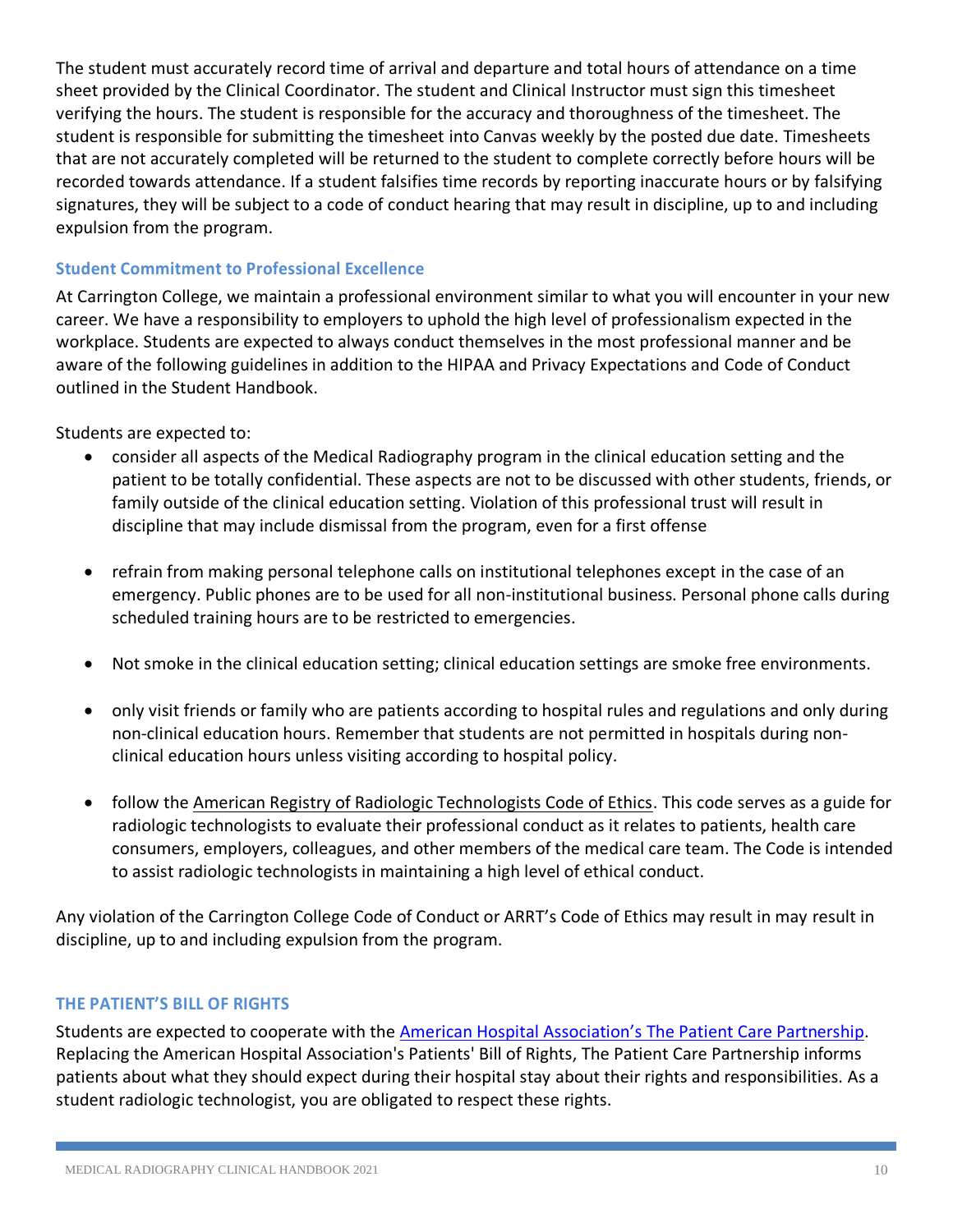#### <span id="page-10-0"></span>**RADIATION PROTECTION AND MONITORING**

Medical Radiography students shall practice appropriate radiation safety procedures in protecting themselves, their patients, and other personnel from unnecessary exposure. The students will be provided their initial radiation badge reports on campus. Subsequent radiation badge reports will be sent to the students on clinical, whereby they will initial receipt documenting that they are aware of the results and have checked the total accumulated exposure dose. This will occur within 30 days of the school's receipt of the badge reports from the manufacturer.

Student operation of fluoroscopic equipment of any type with human subjects is only allowed when the student is under direct supervision of a physician or qualified radiologic technologist. Students are not to be involved in holding patients during routine radiographic procedures. Students should not be present in the room during a routine radiographic exposure.

#### <span id="page-10-1"></span>**Film Badge Policy**

Students in the Medical Radiography program will always wear a film badge at the collar when using ionizing radiation and energized laboratory procedures during clinical education. During fluoroscopy, the film badge will be worn outside the lead apron at the collar. If a thyroid collar is worn, the film badge should be worn outside the collar.

Students are expected to adhere to As Low as Reasonably Achievable (ALARA); and avoid exceeding the threshold limits set by the International Council on Radiation Protection and Measurement (ICRP) 20 mSv. (MilliSieverts). The following guidelines are provided to facilitate the student's understanding and awareness of radiation safety by utilization of their personal Thermoluminescent Dosimetry (TLD) badge reports.

- Annual occupational dose limits: **0.05 Sv (5 rem);**
- A lens dose equivalent (annual) of **0.15 Sv (15 rem);**
- A shallow dose equivalent (annual) of **0.50 Sv (50 rem)** to the skin of the whole body or to the skin of any extremity.
- Dose equivalent to an embryo/fetus during the entire pregnancy does not exceed **5 mSv (0.5 rem**).

Each student is responsible for his or her badge. Loss or accidental exposure of a film badge shall be reported to the Clinical Coordinator immediately. A voicemail shall be left the day of the incident with a significant incident report to follow in person as soon as possible. If the badge is lost or damaged, the student will not be allowed to continue at the clinical site until a new badge is issued. This could result in considerable loss of clinical time and will result in corrective action. Students will be assessed for all loss badge charges. Film badges should never be left in your car!

If threshold dose limits are exceeded, the student will closely monitor their subsequent readings along with the Clinical Coordinator (Radiation Safety Officer), the Clinical Instructor and the Program Director. High readings are investigated, discussed with the student, and documented by the Program Director. A continuation of exceeding dose limits may require removing the student from exposure to ionizing radiation at the clinical site.

#### <span id="page-10-2"></span>**MRI Safety**

The JRCERT has designated in Objective 4.3 MRI safety as having the same potential concerns in magnetic resonance environment as radiation safety. Prior to clinical education courses each student is required to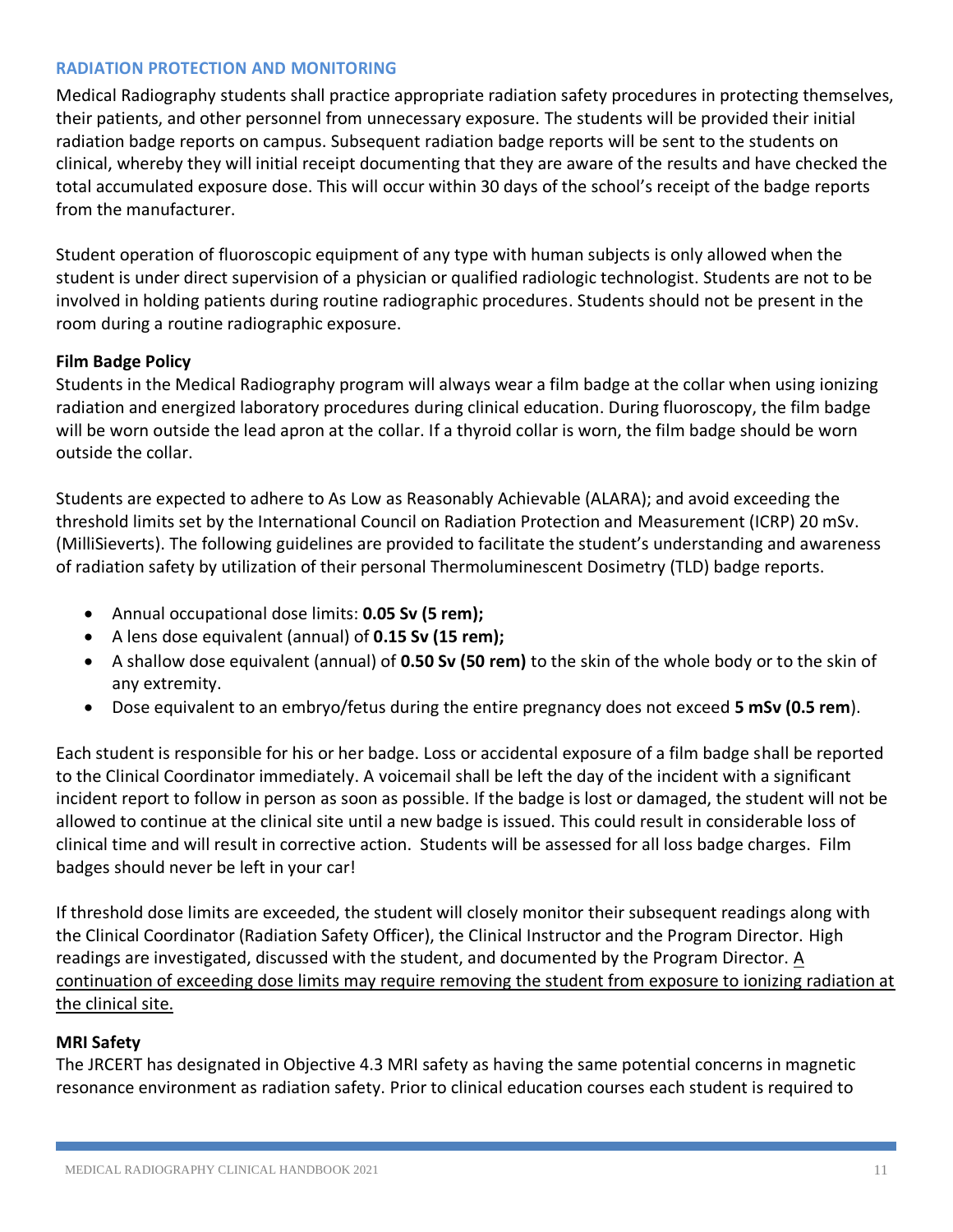complete MRI safety training and successfully pass and exam. Upon successful completion of the MRI safety exam the student receives a MRI Safety letter that is contained in their clinical file.

## <span id="page-11-0"></span>**ILLNESS OR PREGNANCY**

According to United States Nuclear Regulatory Commission (USNRC) guidelines a pregnancy must be declared in writing to the Program Director to activate pregnancy policy options. The student will be given a copy of the [USNRC Regulatory Guide 8.13.](https://www.nrc.gov/reading-rm/doc-collections/reg-guides/occupational-health/rg/division-8/division-8-1.html) A student has the right to NOT declare pregnancy OR to undeclare a pregnancy at any time. Students suspecting pregnancy are encouraged to give notice to the Clinical Instructor, Clinical Coordinator, and the Program Director as soon as possible to allow clinical education course assignments to be modified to minimize fetal exposure during the critical first trimester of a pregnancy when exposure to ionizing radiation is the most critical.

Students who become ill or pregnant while in the program are encouraged to seek medical advice from their physician and assistance from the Office of Student Services at [ada@carrington.edu.](mailto:ada@carrington.edu) Students should be aware of the following.

- Some clinical sites may require a letter from your physician each semester verifying that you are able to perform the physical tasks required during that clinical rotation and that you have been properly advised of the potential risks to you and/or your baby of contact with blood borne pathogens, common chemicals agents commonly used at the medical practices, and exposure to radiation when applicable.
- Students may consult with their Clinical Instructor regarding the risks to them and/or their pregnancy, but this consultation should not take the place of a medical consultation or the Office of Student Services.
- Students are expected to take full responsibility for the health of themselves and/or their fetus if electing to continue in the program after a physician state it is safe for the student to continue in the program.
- Postnatal, the student must obtain a written release from their physician stating that they can resume clinical education and the program.
- The student has the right to revoke their declaration in writing at any time.
- The student's total accumulated exposure during their pregnancy shall not exceed 0.5 rem, and 50 mr in any month. In the event this exposure is exceeded; the student will be removed from clinical education for the remainder of their pregnancy.

## <span id="page-11-1"></span>**STUDENT CLINICAL EVALUATION**

Radiologic technologists must be competent in both the art and science of radiography. The science of radiography is the radiation physics, anatomy, pathology and other knowledge needed to produce diagnostic radiographs. The art of radiography is the ability of the radiologic technologist to accurately and consistently position and care for the patient while producing those images. Both the science and art are practiced and perfected in the clinical setting. The Medical Radiography Program evaluates the student's skill in both science and art through a competency-based clinical evaluation.

The Clinical Coordinator and Clinical Instructors evaluate the students' skills in the required and elective procedures, but also in their cognitive and application abilities to solve real world problems. They also evaluate the students' professional attributes such as the ability to work closely with a variety of patients and health care professionals, acceptance of responsibility for personal actions, dedication, initiative, ethical decision making, attendance, and manner and appearance. It is expected that students are advised as necessary where they can improve. The student's response to this advice can itself demonstrate whether he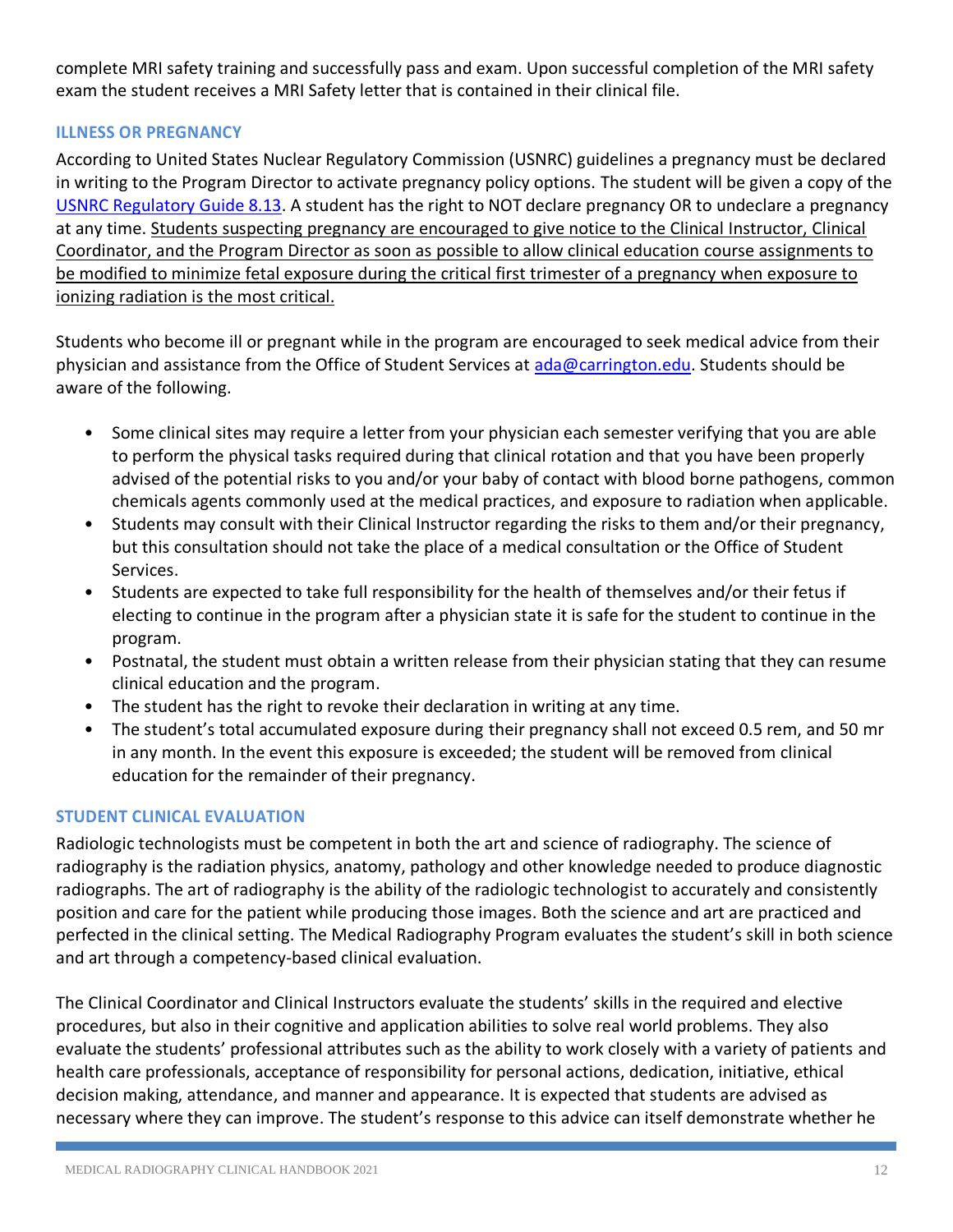or she has what it takes to be trusted with professional responsibility. Final grades in clinical courses will reflect progress in demonstrating the knowledge, skills and professionalism required of radiologic technologists.

## <span id="page-12-0"></span>**Monthly Progress Report**

This form is utilized by the Clinical Coordinator to receive feedback from the Clinical Instructor regarding the student's progress in knowledge, skill, and professional conduct. The student and Clinical Coordinator will discuss any reports of negative or positive nature.

## <span id="page-12-1"></span>**Mid-Term Evaluation**

Approximately halfway through the semester, the Clinical Coordinator prepares a summary of the student's progress to this point. This report is discussed with the student. If the student has been marked as showing unsatisfactory progress in the cognitive, psychomotor, or affective domains, a plan to remediate the deficiency is agreed to and documented.

## <span id="page-12-2"></span>**Final Evaluation**

During the final two weeks of the semester the Clinical Coordinator prepares a summary report on the student's progress and assigns a pass/fail grade for the semester. As mentioned previously, any serious deficiency in any of the cognitive, psychomotor, or affective domains will result in the student failing the clinical course.

In general, grading is based on the assessment by the Clinical Instructors assessment of the student's cognitive, psychomotor and affective skills in relation to the student's performance in the clinical site. This assessment is based on regular reports from the Clinical Instructor who assesses the student's knowledge, skills and professionalism; on the Clinical Coordinator's observations of the student; and on the student's attainment of the required competencies below.

As of January 2017, The American Registry of Radiologic revised the competency requirements to the following:

- 10 mandatory general patient care activities.
- 37 mandatory imaging procedures.
- 15 elective imaging procedures selected from a list of 34 procedures.
- One of the 15 elective imaging procedures must be selected from the head section.
- Two of the 15 elective imaging procedures must be selected from the fluoroscopy studies section, one of which must be either upper GI or contrast enema.

Furthermore, the candidate may perform simulations either on patients or on phantoms without activating the x-ray beam. The elective competencies are outlined on the competency evaluation form. Achievement of competencies by each student is monitored throughout each course, and if it becomes apparent that a student is not being provided appropriate opportunities at a given setting, then the student will be reassigned unless adjustments at the setting can remedy the problem.

It is generally expected that the student will achieve not less than 17 mandatory competencies by the completion of the fourth semester, and not less than a total of 32 mandatory competencies by the end of the fifth semester. A student achieving only these minimum expectations will have to achieve an additional 18 competencies in the sixth semester, to reach the necessary 52 total.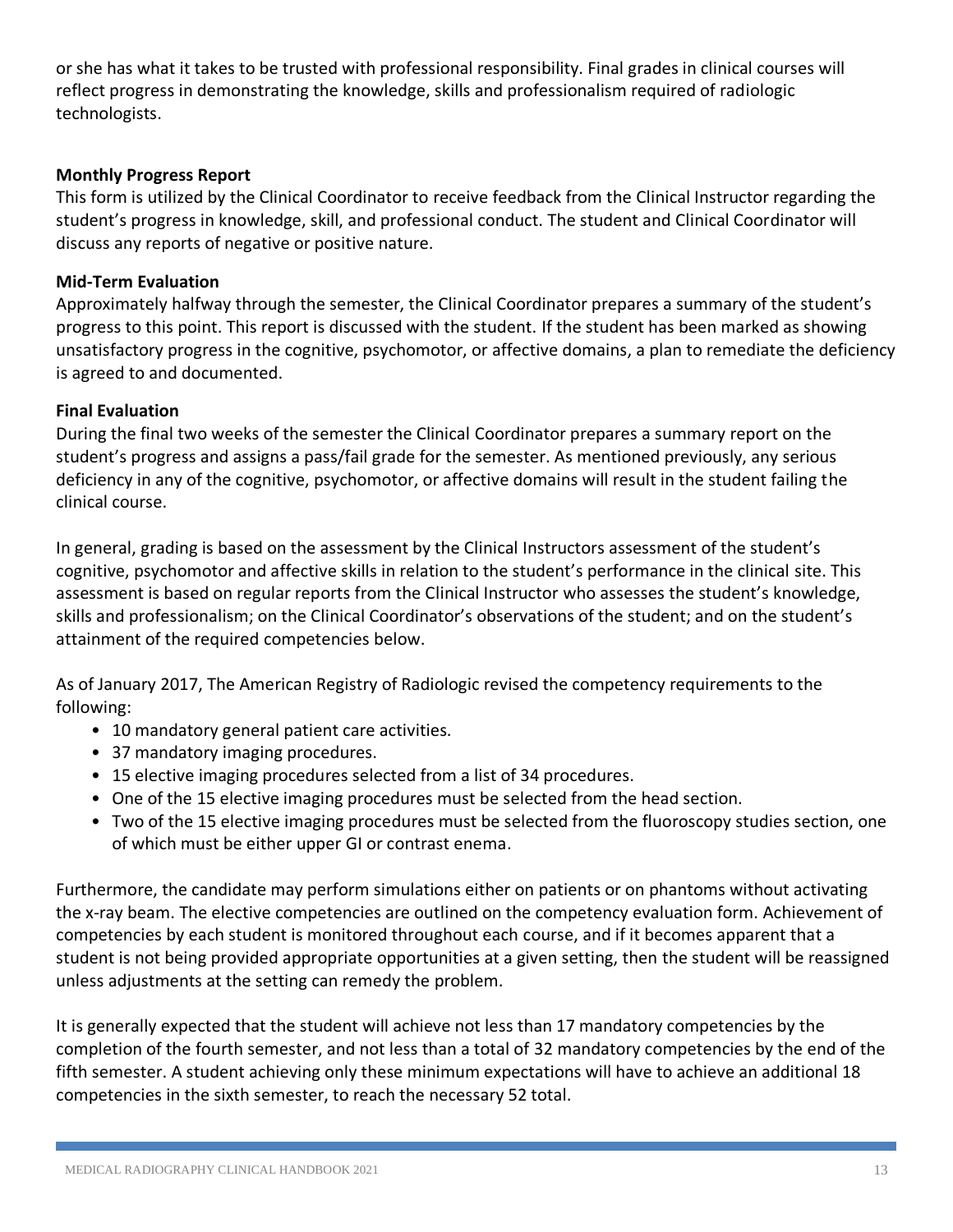Students who achieve all required and elective competencies with at least six weeks remaining in the sixth semester can request that they be allowed to "rotate" through an advanced modality. Therefore, upon completion of all required competencies, the student will select for observation one of these three listed advanced modalities: Computed Tomography (CT), Magnetic Resonance Imaging (MRI) or Ultrasound Sonography (U/S). Since all clinical sites have these as a minimum, all students will have an equitable chance of observing one. Carrington College cannot promise that specialty experiences beyond the required competencies needed for graduation can be made available since this availability depends on factors at the clinical site. The program makes every effort to afford all students the opportunity to observe advanced modalities.

Students must successfully complete all clinical education assignments. Students will not graduate without demonstrating the knowledge, skill, and professionalism demanded of an entry-level radiologic technologist. Students will also not graduate without documenting the successful completion of the 46 mandatory and elective competencies. The specific grading requirements for each clinical education can be found in the syllabus for each course.

## <span id="page-13-0"></span>**Unsuccessful Completion of a Clinical Education Course**

Students in clinical education courses are evaluated and advised regarding their ability to care for patients in a professional and ethical manner. Serious deficiencies in any of the cognitive, psychomotor, or affective domains will result in the student failing the clinical course. Failure of a clinical course triggers a mandatory conference with the student, Clinical Coordinator and Program Director to determine whether the student can remediate the deficiency and then progress forward; whether the student must repeat the clinical education course in its entirety; or whether the student is dismissed from the program.

Students who require additional clinical opportunities due to their own failure to meet course requirements in the time allotted will not be allowed to occupy clinical site spots designated for other students who are progressing normally. In other words, the opportunity to complete clinical education courses after the expected time of completion will be subject to availability with those who are progressing normally having preference.

It is the program's policy that once the clinical site is chosen, the student is obligated to complete the training at that site. If for some unforeseen valid reason, the student must drop and re-enter and is required to select a different clinical site, the following directive will apply. The returning student will be afforded an opportunity to engage a new clinical site only after the students who will be going on their first clinical rotation have completed their course. After their course is completed, the returning student may petition for any of the remaining, non-selected sites they choose. In effect, the returning student will not compete with the second semester students during their site selection.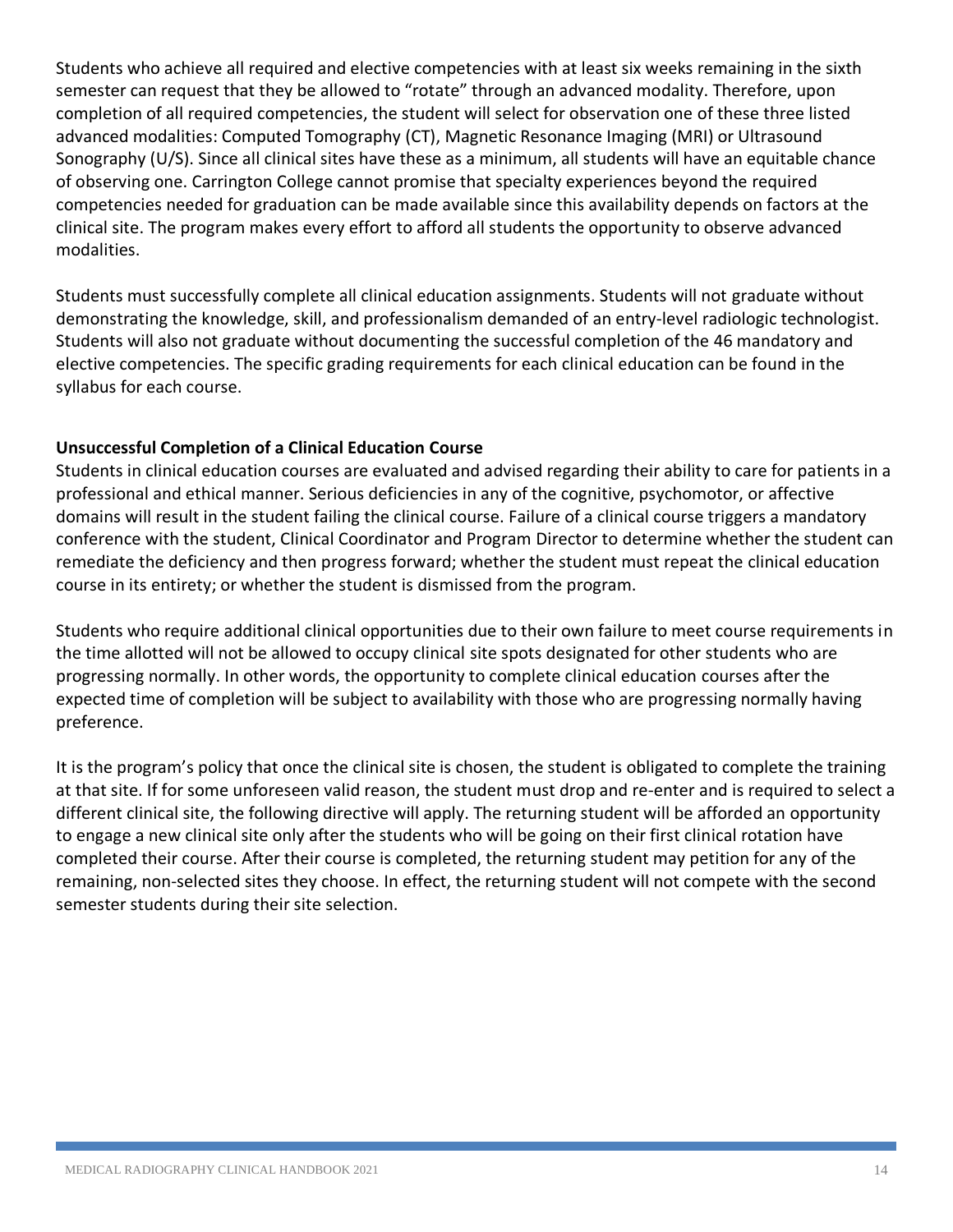#### <span id="page-14-0"></span>**CLINICAL COMPETENCY EVALUATION**

#### MANUAL TECHNIQUES - Students should use manual techniques whenever possible.

Student:Click or tap here to enter text. Date/Time: Click or tap to enter a date.

Exam: Click or tap here to enter text.<br>
Exam Reference: Click or tap here to enter text. Be sure to adhere to HIPAA guidelines

## **Minimum 3 required in all categories 5 - Excellent 4 - Above Average 3 – Average 2 - Needs Improvement 1 - Unacceptable**

| 1. Communication                                                                                                                                            | Choose an item.          |
|-------------------------------------------------------------------------------------------------------------------------------------------------------------|--------------------------|
| Clear patient instructions<br>Patient history taken                                                                                                         |                          |
| 2. Radiation Protection<br>Collimation<br>Lead shielding<br>Other guidelines followed                                                                       | Choose an item.          |
| 3. Positioning<br>Pertinent anatomy demonstrated<br>Correct CR placement<br>Patient considerations                                                          | Choose an item.          |
| <b>4. Technique Factors</b><br>Diagnostic quality achieved                                                                                                  | Choose an item.          |
| 5. Identification<br>Correct patient/correct exam<br>Correct anatomical markers<br>Permanent patient ID                                                     | Choose an item.          |
| 6. Equipment/Image Receptor<br>Proper cassette/film combination<br>Proper cassette size<br>Proper tube/bucky selection and manipulation<br>Positioning aids | Choose an item.          |
| 7. Documentation:<br>Paperwork completed neatly, timely and correctly                                                                                       | Choose an item.          |
| Instructor's Signature                                                                                                                                      | <b>Student Signature</b> |
|                                                                                                                                                             |                          |

## *Signatures are required for competency to be marked as completed.*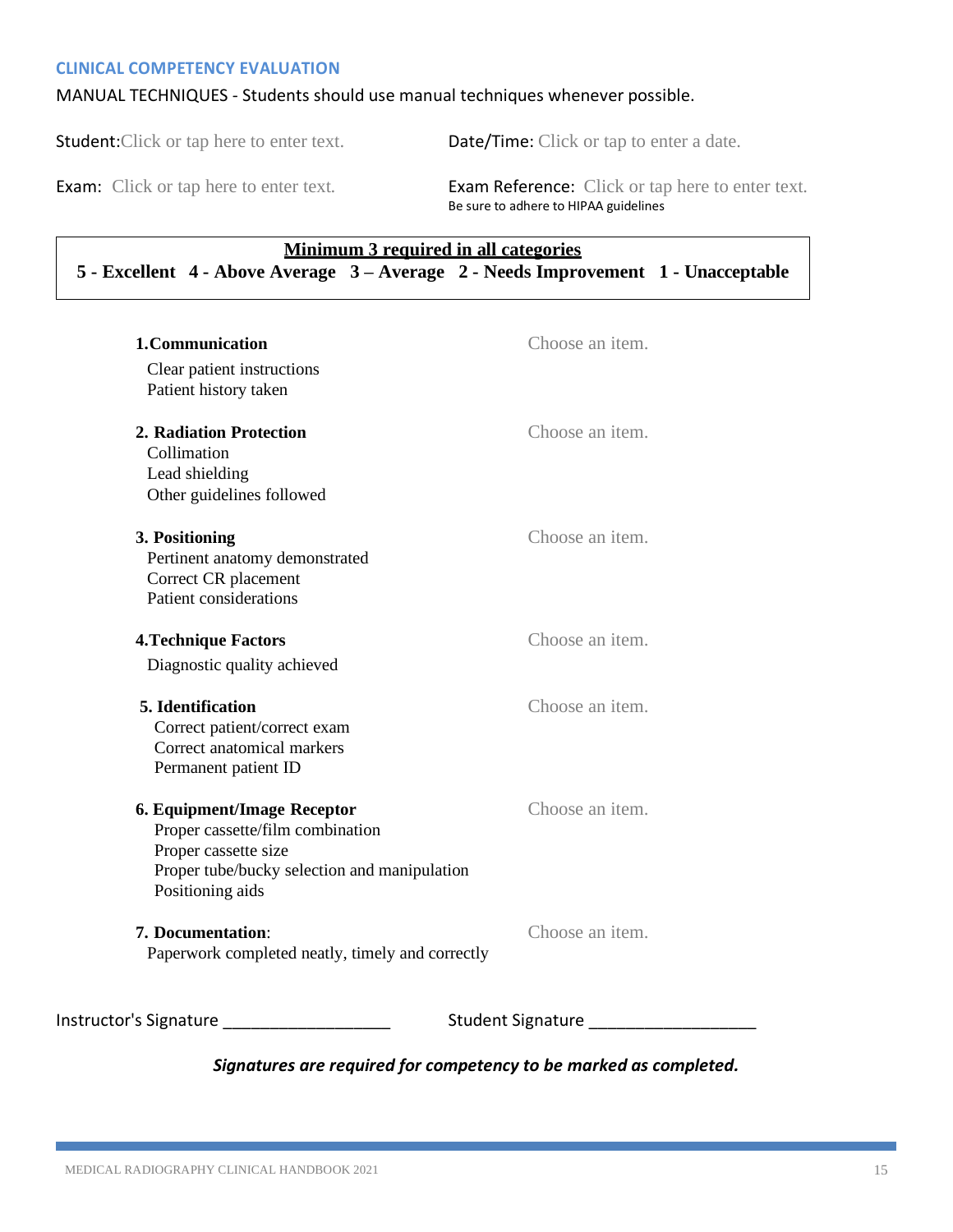# <span id="page-15-0"></span>**CLINICAL INSTRUCTOR'S MONTHLY STUDENT PROGRESS REPORT**

To be completed by the Clinical Instructor and emailed to the Clinical Coordinator at the end of the month.

| Student:                                   |              | CI:                                                    |
|--------------------------------------------|--------------|--------------------------------------------------------|
| Month:                                     |              |                                                        |
| <b>Course Competencies</b>                 | <b>Score</b> | <b>Comments</b>                                        |
| (Specific evaluation criteria are found in |              | (For any score of 3 or less provide comments to assist |
| the syllabus)                              |              | student)                                               |
| 1. Educational Focus                       | Choose       |                                                        |
| Demonstrates a commitment to learning      | an item.     |                                                        |
| and a respect of the educational           |              |                                                        |
| opportunity                                |              |                                                        |
| 2. Knowledge of Exams                      | Choose       |                                                        |
| Demonstrates a thorough knowledge of       | an item.     |                                                        |
| what is required to efficiently produce    |              |                                                        |
| radiographs                                |              |                                                        |
| 3. Quality of Exams                        | Choose       |                                                        |
| Demonstrates the ability to consistently   | an item.     |                                                        |
| produce radiographs of diagnostic quality. |              |                                                        |
| 4. Film Critique                           | Choose       |                                                        |
| Demonstrates the ability to identify films | an item.     |                                                        |
| that are not of diagnostic quality and     |              |                                                        |
| correct the films with one repeat.         |              |                                                        |
| Students are expected to be able to        |              |                                                        |
| critique films without significant input   |              |                                                        |
| from an RT; however, an RT must be         |              |                                                        |
| present during all repeat exams.           |              |                                                        |
| <b>5. Occupational Skills</b>              | Choose       |                                                        |
| Demonstrates an efficient and organized    | an item.     |                                                        |
| approach to exams                          |              |                                                        |
| 6. Patient Communication                   | Choose       |                                                        |
| Demonstrates the ability to communicate    | an item.     |                                                        |
| with patients about the procedure.         |              |                                                        |
| 7. Inter-Staff Communication               | Choose       |                                                        |
| Demonstrates the ability to communicate    | an item.     |                                                        |
| with facility staff professionally and     |              |                                                        |
| effectively.                               |              |                                                        |
| 8. Self-Directed                           | Choose       |                                                        |
| Demonstrates the ability to stay           | an item.     |                                                        |
| productive with educationally valid        |              |                                                        |
| activities.                                |              |                                                        |
| 9. Critical Thinking                       | Choose       |                                                        |
| Demonstrates the ability to analyze and    | an item.     |                                                        |
| solve problems.                            |              |                                                        |
| Students are encouraged to adapt           |              |                                                        |
| procedures to fit unusual situations;      |              |                                                        |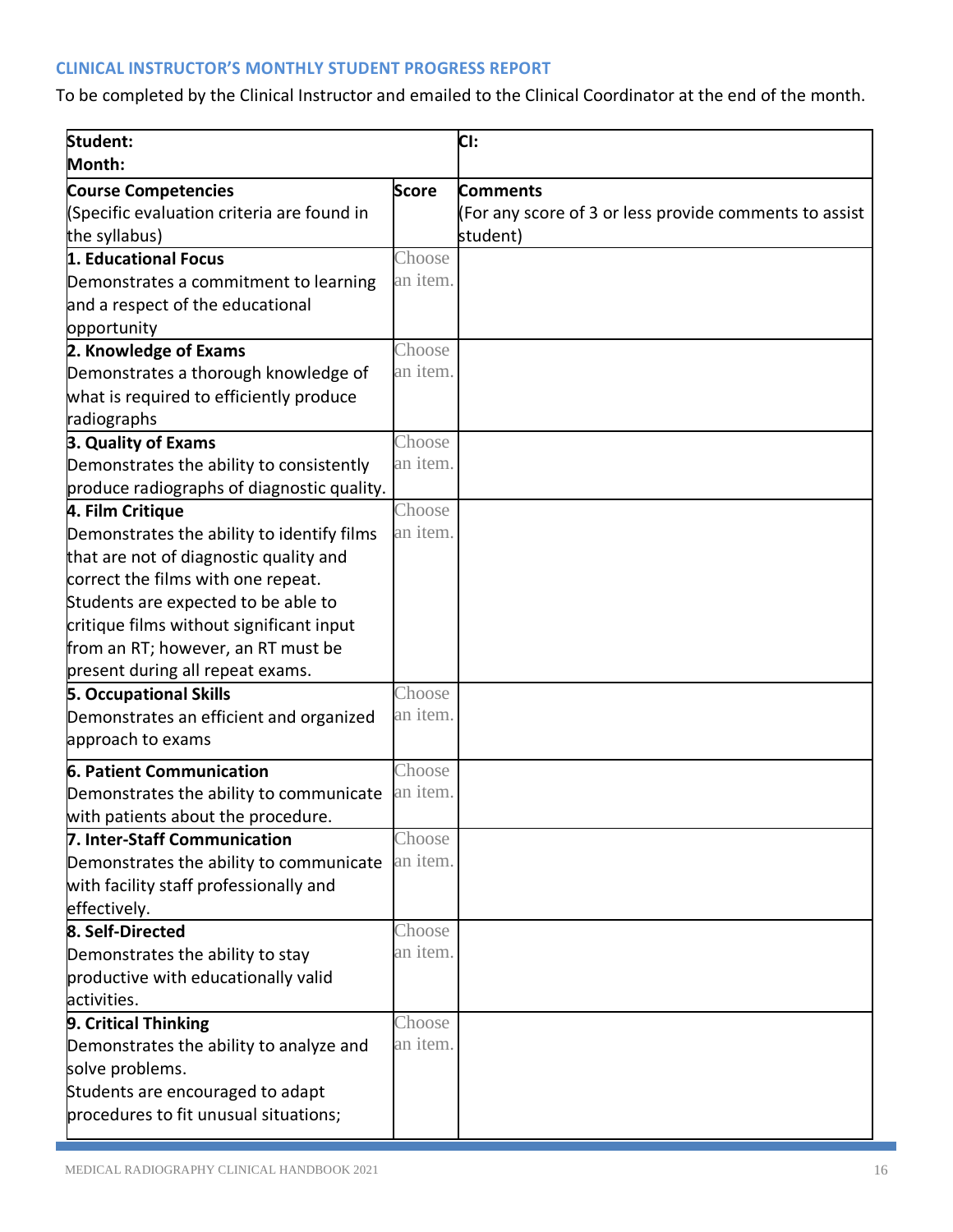| however, they are to be expected to check<br>with appropriate facility staff<br>before taking action in unusual situations |          |  |
|----------------------------------------------------------------------------------------------------------------------------|----------|--|
| 10. Professional Ethics                                                                                                    | Choose   |  |
| Consistently demonstrates the ability to                                                                                   | an item. |  |
| act in accordance with the ASRT Code of                                                                                    |          |  |
| Conduct and the policies of Carrington                                                                                     |          |  |
| College and the clinical                                                                                                   |          |  |
| facility.                                                                                                                  |          |  |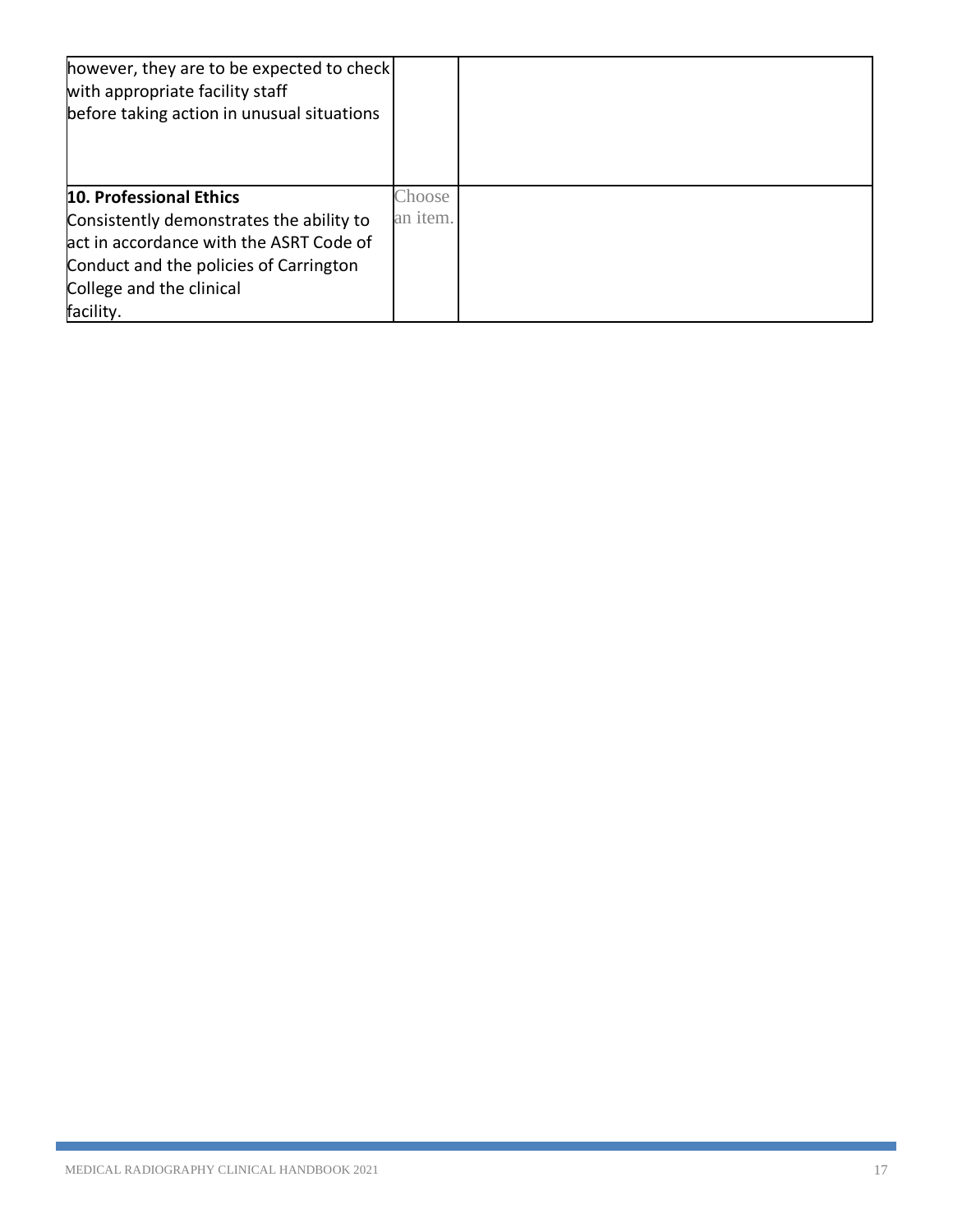| <b>Course Competencies</b>    | <b>Clinical Grading Expectations</b>                                                                                   |
|-------------------------------|------------------------------------------------------------------------------------------------------------------------|
| 1. Educational Focus          | 5 - Always willing to participate in exams and uses free time for study or                                             |
|                               | practice                                                                                                               |
|                               | $4$ - Always willing to participate in exams and uses the bulk of any free time                                        |
|                               | for study or practice                                                                                                  |
|                               | 3 - Usually willing to participate in exam but does not use free time for study                                        |
|                               | or practice                                                                                                            |
|                               | $\leq$ 3-Hesitant or reluctant to participate in exams                                                                 |
| 2. Knowledge of Exams         | 5 - Able to do 80% of protocol exams without referring to books or asking for                                          |
|                               | help                                                                                                                   |
|                               | $4$ - Able to do $70\%$ of protocol exams without referring to books or asking for                                     |
|                               | help                                                                                                                   |
|                               | 3- Able to do 60% of protocol exams without referring to books or asking for                                           |
|                               | help                                                                                                                   |
|                               | $\approx$ 3 - Requires the assistance of an RT for more than 60% of protocol exams                                     |
| 3. Quality of Exams           | 5 -Less than 15% of the exams require repeat views                                                                     |
|                               | 4- Less than 25% of the exams require repeat views                                                                     |
|                               | 3 - Less than 35% of the exams require repeat views                                                                    |
|                               | $<$ 3 - More than 35% of the exams require repeat views                                                                |
| 4. Film Critique              | 5 - Able to critique 90% of films with the CI                                                                          |
|                               | 4 - Able to critique 80%-89% of films with the CI                                                                      |
|                               | 3 - Able to critique 70-79 % of films with the CI                                                                      |
|                               | $\approx$ 3 - Unable to properly critique at least 70% of the films with the CI                                        |
| <b>5. Occupational Skills</b> | 5 - Smooth and organized during 95% of protocol exams; does not need to                                                |
|                               | look at textbooks during the exam                                                                                      |
|                               | 4 - Smooth and organized during 85% of protocol exams; does not need to                                                |
|                               | look at textbooks during the exam                                                                                      |
|                               | 3 - Organized during protocol exams; needs to refer to RT or reference books                                           |
|                               | during the exam on fewer than 1/2 of exams                                                                             |
|                               | <3 - Unorganized during exam and must refer to reference books or an RT                                                |
|                               | during the exam on more than 1/2 of exams                                                                              |
| 6. Patient Communication      | 5 - Always able to discuss protocol exams with patients in a manner that is                                            |
|                               | understandable and professional                                                                                        |
|                               | $4$ - Able to discuss most protocol exams with patients in a manner that is                                            |
|                               | understandable and professional                                                                                        |
|                               | $\beta$ - Requires some assistance from the RT to explain protocol exams that is                                       |
|                               | understandable and professional                                                                                        |
|                               | $\approx$ 3 - Unable to explain protocol exams to patients in a manner that is                                         |
| 7. Inter-Staff                | reassuring even with the assistance of an RT<br>5 - Always communicates with facility staff members professionally and |
| Communication                 | effectively                                                                                                            |
|                               |                                                                                                                        |
|                               | 4 - Always communicates with facility staff members effectively; needs to<br>improve professional communication        |
|                               | 3 - Usually able to communicate effectively but not always                                                             |
|                               |                                                                                                                        |
|                               | $\leq$ 3 Struggles to communicate effectively with facility staff                                                      |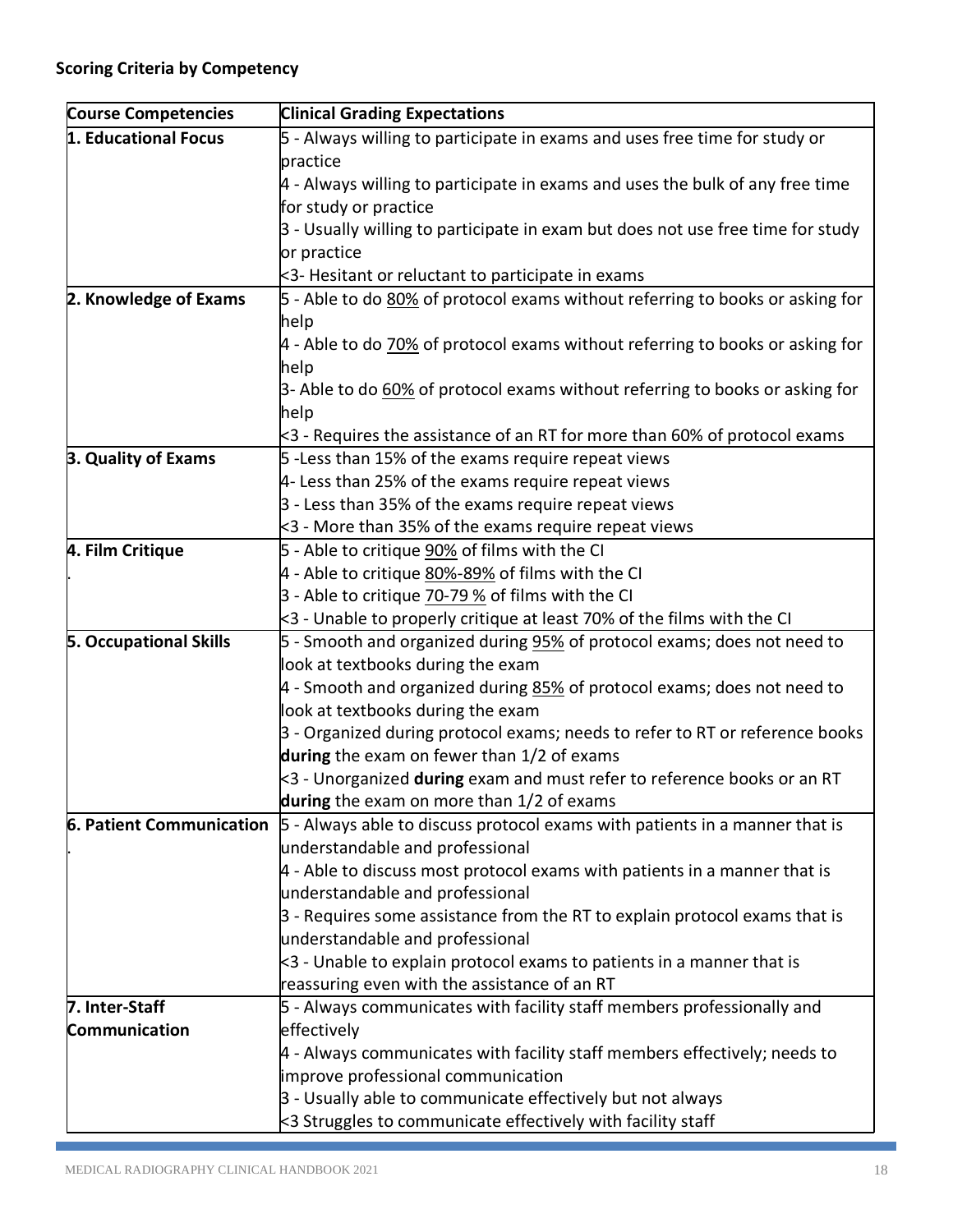| 8. Self-Directed        | During your externship it is your responsibility to manage and use your time                    |
|-------------------------|-------------------------------------------------------------------------------------------------|
|                         | effectively. Your learning priorities are:                                                      |
|                         | 1) Exams,                                                                                       |
|                         | 2) Maintaining records,                                                                         |
|                         | 3) Maintaining the exam rooms,                                                                  |
|                         | 4) Front Office responsibilities,                                                               |
|                         | 5) Other site-specific duties, and                                                              |
|                         | 6) study for the Registry Exam (This priority becomes #2 for 6th semester                       |
|                         | students).                                                                                      |
| 9. Critical Thinking    | 5 - Always able to recognize and adapt to unusual situations.                                   |
|                         | $4$ - Usually able to recognize and adapt to unusual situations.                                |
|                         | 3 - Usually able to recognize unusual situations; often needs help adapting                     |
|                         | procedures to fit the situation.                                                                |
|                         | $\measuredangle$ 3 – fails to recognize unusual situations and fails to adapt procedures to fit |
|                         | the situation                                                                                   |
| 10. Professional Ethics | It is expected that you will always act professionally and ethically. Instances                 |
|                         | where you do not will be dealt with on a case by-case basis and maybe                           |
|                         | grounds for additional disciplinary action based on the disciplinary policy.                    |
|                         | $\approx$ 3 -If the breach of professional behavior compromises patent safety,                  |
|                         | confidentiality, privacy, or health care                                                        |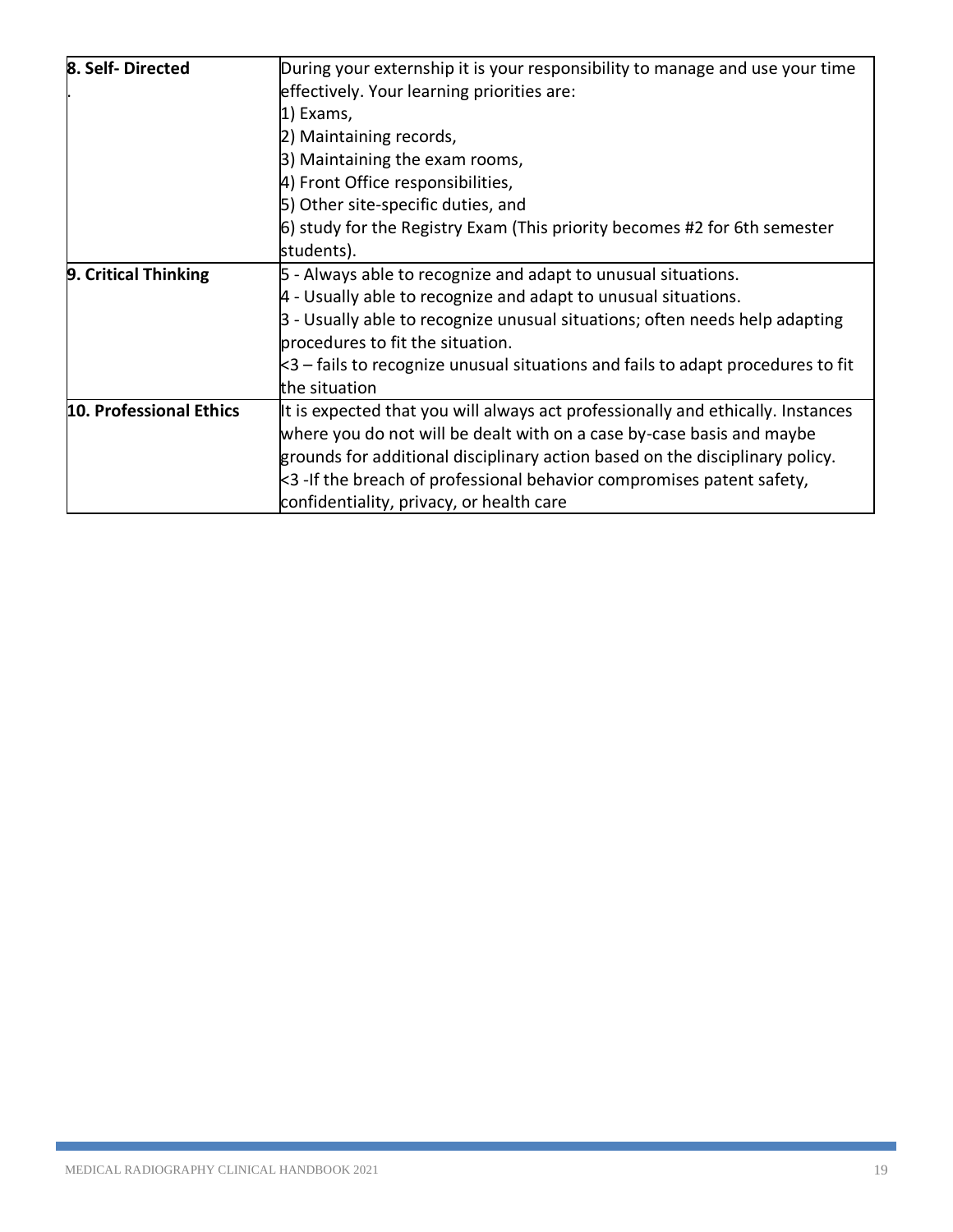#### <span id="page-19-0"></span>**END SEMESTER EVALUATION**

**Student's Name** Click or tap here to enter text. **Date** Click or tap to enter a date.

**Clinical Education Site Click or tap here to enter text.** Date Click or tap to enter a date.

**Evaluator(s)** Click or tap here to enter text.

Grading: Using the following scale, please rate the student's current level of performance. Satisfactory scores (3.0 or above) must be achieved in each category. Any area student does not achieve 3 or above, please specify changes needed to improve performance.

5 = Superior, near perfect

4 = Above average, student performs at or above expected level of education

3 = Average, student performs at expected education level

2 = Below average, student needs improvement and performs below expected education level

1 = Unacceptable, student performs below expected level and does not meet the specific standard

\*Grading scale allows for evaluator to use mixed numbers in evaluating 3.25, 4.5, etc.

#### **I. Professional Ethics**

Choose an item. The student utilized hospital resources appropriately, maintains confidentiality, and interacts with patients and medical staff in a positive manner.

Comments: Click or tap here to enter text.

## **II. Patient Care/Interpersonal Relations**

Choose an item.The student exhibits positive verbal and non-verbal communication with patients and medical staff, can explain procedures to patients, listens well and shows willingness for improvement.

Comments: Click or tap here to enter text.

#### **III. Work Conduct**

Choose an item. The student adheres to program policy regarding work schedule and responsibilities, uses time in a productive manner, and participates in all levels/types of examination.

Comments: Click or tap here to enter text.

#### **IV. Occupational Skills**

Choose an item. The student completes exams effectively in a timely manner utilizing standard precautions, applies radiation protection measures, set appropriate technical exposure factors and discriminate between diagnostic and non-diagnostic radiographs and can identify radiographic anatomy.

Comments: Click or tap here to enter text.

## **V. Problem Solving/Critical Thinking Skills**

Choose an item. The student displays confidence in skills while recognizing limitations, performs tasks in a logical manner and analyzes performance for continual self-improvement and competency. Comments: Click or tap here to enter text.